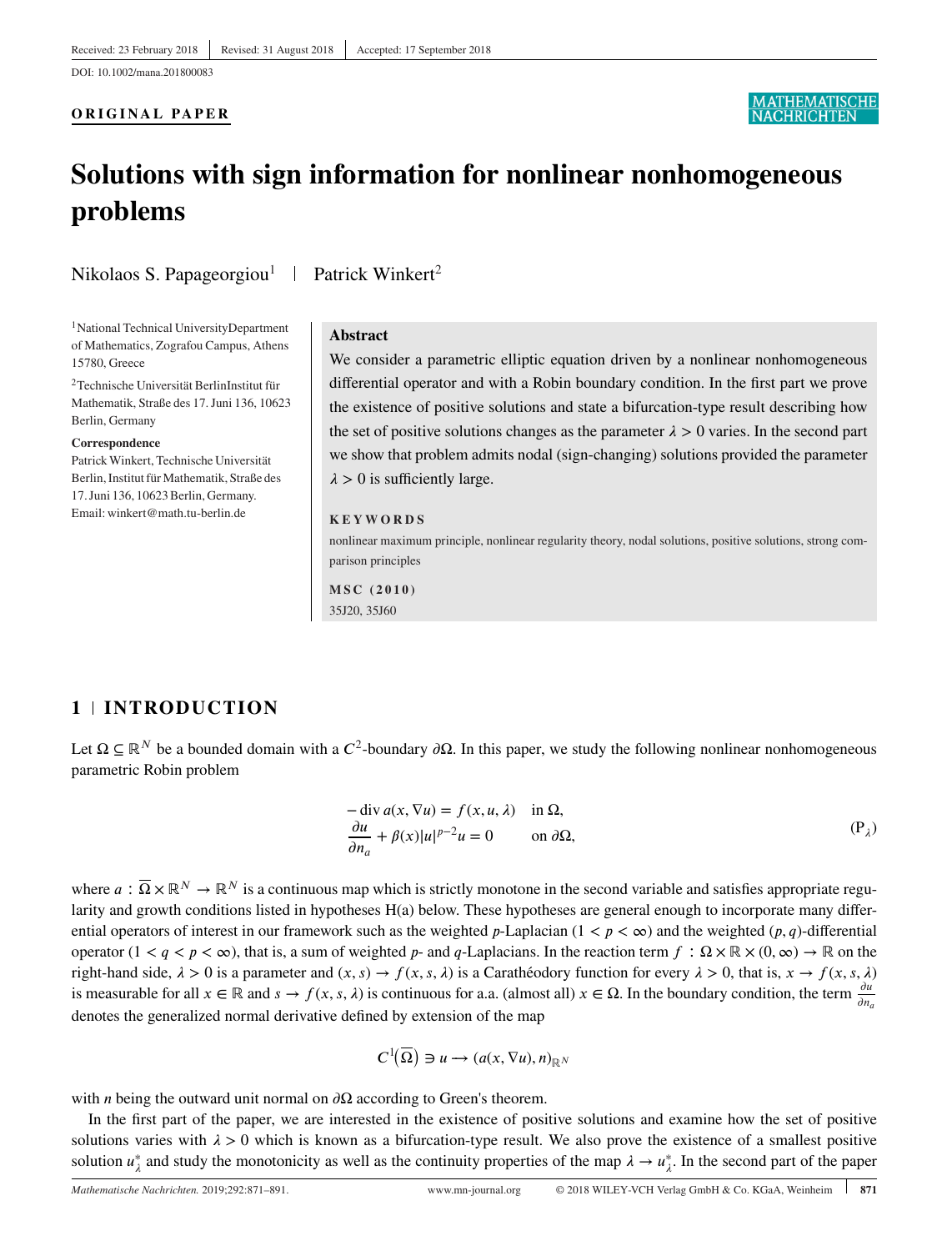we are interested in finding so-called nodal (sign-changing) solutions. Indeed, we can prove that such solutions exist provided the parameter  $\lambda > 0$  is sufficiently large.

In the past such problems were investigated primarily in the context of Dirichlet problems and usually for equations with competing nonlinearities which are called "concave-convex problems". We mention the works of Ambrosetti–Brezis–Cerami [2], Brock–Iturriaga–Ubilla [5], García Azorero–Peral Alonso–Manfredi [9], Gasiński–Papageorgiou [11], Guo [13], Guo–Zhang [14], Takeuchi [22]. For the Neumann problem there is the work of Cardinali–Papageorgiou–Rubbioni [6] for logistic equations while there is a recent work of Fragnelli–Mugnai–Papageorgiou [8] for a class of nonlinear parametric Robin problems driven by the  $p$ -Laplacian.

Our approach is variational based on the critical point theory. We also make use of critical groups in order to distinguish between solutions. In the next section we recall the main analytical tools which we will use in the sequel.

### **2 PRELIMINARIES**

Let X be a Banach space and let  $X^*$  be its topological dual while  $\langle \cdot, \cdot \rangle$  denotes the duality brackets to the pair  $(X^*, X)$ . Given  $\varphi \in C^1(X,\mathbb{R})$  we say that  $\varphi$  satisfies the Palais–Smale condition, the PS-condition for short, if every sequence  $(u_n)_{n\geq 1} \subseteq X$ such that  $(\varphi(u_n))_{n\geq 1} \subseteq \mathbb{R}$  is bounded and such that  $\varphi'(u_n) \to 0$  in  $X^*$  as  $n \to \infty$ , admits a strongly convergent subsequence.

This compactness-type condition on the functional  $\varphi$  leads to a deformation theorem from which one can derive the minimax theory for the critical values of  $\varphi$ . A central result of this theory is the so-called mountain pass theorem due to Ambrosetti– Rabinowitz [3] which we recall next.

**Theorem 2.1.** *Let*  $\varphi \in C^1(X, \mathbb{R})$  *be a functional satisfying the PS-condition and let*  $u_1, u_2 \in X$ ,  $||u_2 - u_1||_X > \rho > 0$ ,

$$
\max{\{\varphi(u_1), \varphi(u_2)\}} < \inf{\{\varphi(u) : \|u - u_1\|_X = \rho\}} =: m_\rho
$$

 $and$   $c = \inf_{\gamma \in \Gamma} \max_{0 \le t \le 1} \varphi(\gamma(t))$  with  $\Gamma = \{ \gamma \in C([0,1], X) : \gamma(0) = u_1, \gamma(1) = u_2 \}.$  Then  $c \ge m_\rho$  with  $c$  being a critical value  $of$  $\varphi$ .

We denote by  $W^{1,p}(\Omega)$  for  $1 < p < \infty$  the usual Sobolev space equipped with the norm

$$
||u||_{1,p} = \left[||u||_p^p + ||\nabla u||_p^p\right]^{\frac{1}{p}} \quad \text{for } u \in W^{1,p}(\Omega)
$$

where  $\|\cdot\|_p$  denotes the norm of  $L^p(\Omega)$ , resp.  $L^p(\Omega, \mathbb{R}^N)$ . It is well-known that  $W^{1,p}(\Omega)$  is a separable, reflexive Banach space. The boundary Lebesgue space is denoted by  $L^{q}(\partial\Omega)$  for  $1 \leq q \leq \infty$ .

In addition to the Sobolev space  $W^{1,p}(\Omega)$  we will also use the ordered Banach space  $C^1(\overline{\Omega})$  and its positive cone

$$
C^1(\overline{\Omega})_+ = \big\{ u \in C^1(\overline{\Omega}) \, : \, u(x) \ge 0 \text{ for all } x \in \overline{\Omega} \big\}.
$$

This cone has a nonempty interior containing the open set

$$
D_{+} = \left\{ u \in C^{1}(\overline{\Omega})_{+} : u(x) > 0 \text{ for all } x \in \overline{\Omega} \right\}
$$

and 
$$
\text{int } C^1(\overline{\Omega})_+ = \hat{D}_+ = \left\{ u \in C^1(\overline{\Omega})_+ : u(x) > 0 \text{ for all } x \in \Omega, \left. \frac{\partial u}{\partial n} \right|_{\partial \Omega \cap u^{-1}(0)} < 0 \text{ if } \partial \Omega \cap u^{-1}(0) \neq \emptyset \right\}.
$$

Evidently, we have  $D_+ \subseteq \hat{D}_+$ .

The norm of  $\mathbb{R}^N$  is denoted by  $\|\cdot\|_{\mathbb{R}^N}$  and  $(\cdot, \cdot)_{\mathbb{R}^N}$  stands for the inner product in  $\mathbb{R}^N$ . For  $s \in \mathbb{R}$ , we set  $s^{\pm} = \max\{\pm s, 0\}$ and for  $u \in W^{1,p}(\Omega)$  we define  $u^{\pm}(\cdot) = u(\cdot)^{\pm}$ . It is well known that

$$
u^{\pm} \in W^{1,p}(\Omega)
$$
,  $|u| = u^{+} + u^{-}$ ,  $u = u^{+} - u^{-}$ .

For  $u, v \in W^{1,p}(\Omega)$  with  $u \le v$  we denote by [*u*, *v*] the order interval defined by the two Sobolev functions, that is,

$$
[u, v] = \left\{ h \in W^{1, p}(\Omega) : u(x) \le h(x) \le v(x) \text{ for a.a. } x \in \Omega \right\}.
$$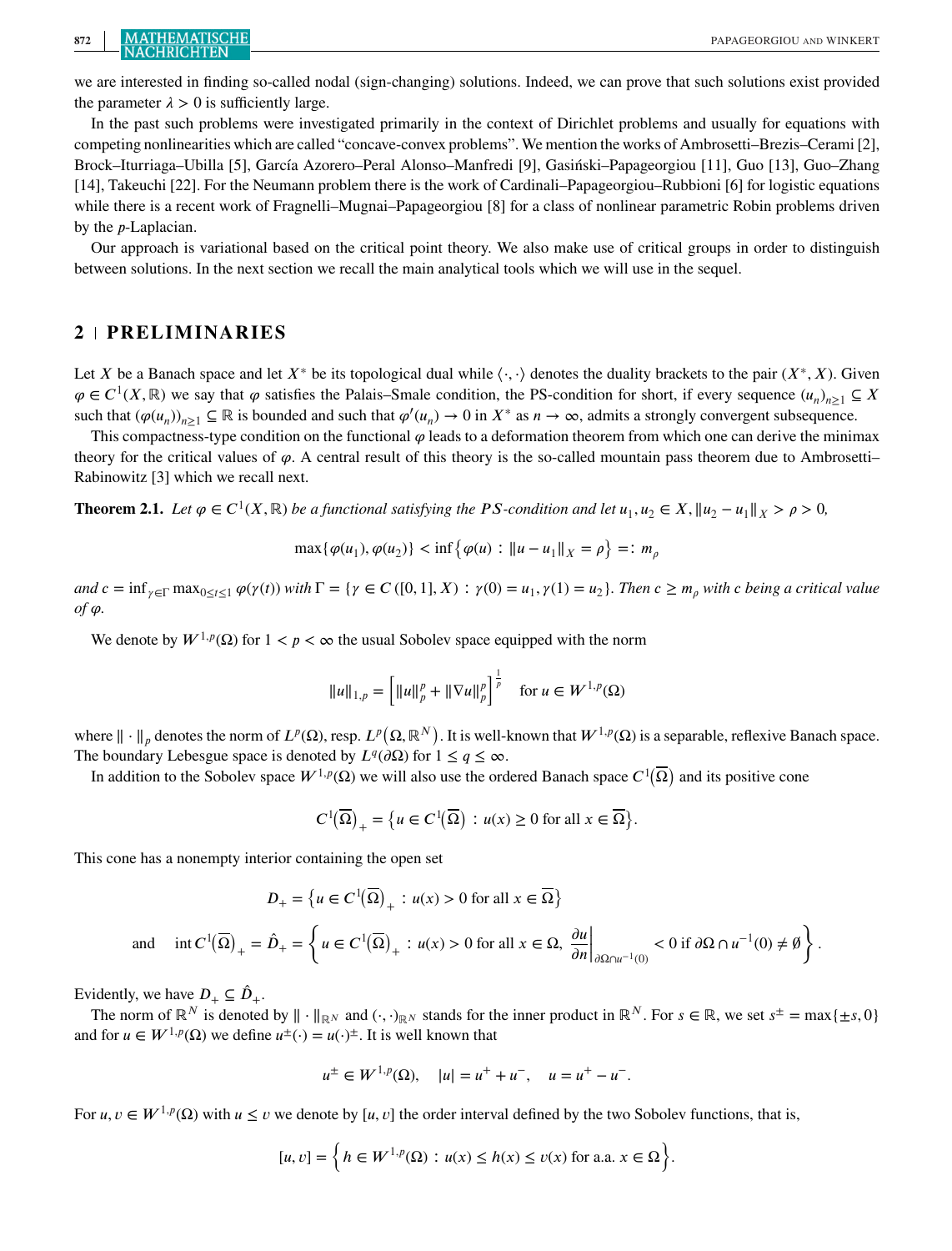By  $|\cdot|_N$  we denote the Lebesgue measure on  $\mathbb{R}^N$ . On the boundary  $\partial\Omega$  we consider the  $(N-1)$ -dimensional Hausdorff (surface) measure  $\sigma$ . Having this measure, we can define in the usual way the boundary Lebesgue spaces  $L^{q}(\partial\Omega)$  for  $1 \leq q \leq \infty$ . From the theory of Sobolev spaces we know that there exists a unique linear, continuous map  $\gamma_0 : W^{1,p}(\Omega) \to L^{p_*}(\partial \Omega)$  with

$$
p_* = \begin{cases} \frac{(N-1)p}{N-p} & \text{if } p < N, \\ \text{any } q \in [1, \infty) & \text{if } p \ge N, \end{cases}
$$

called the trace map such that

$$
\gamma_0(u) = u\Big|_{\partial\Omega}
$$
 for all  $u \in W^{1,p}(\Omega) \cap C(\overline{\Omega})$ .

The trace map gives meaning to the notion of boundary values for an arbitrary Sobolev function. Furthermore, the trace map  $\gamma_0$ is compact into  $L^q(\partial\Omega)$  for all  $q < p_*$ . Moreover it holds

$$
\ker \gamma_0 = W_0^{1,p}(\Omega) \text{ and } \text{im } \gamma_0 = W^{\frac{1}{p'},p}(\partial \Omega) \text{ for } \frac{1}{p'} + \frac{1}{p} = 1.
$$

In what follows, for the sake of notational simplicity we drop the usage of the trace operator  $\gamma_0$ . All restrictions of Sobolev functions on  $\partial\Omega$  are understood in the sense of traces.

Now let us introduce the hypotheses on the map  $a : \overline{\Omega} \times \mathbb{R}^N \to \mathbb{R}^N$  involved in the definition of the differential operator. So, let  $\theta \in C^1(0, \infty)$  be a function such that

$$
0 < \hat{c}_0 \le \frac{t\vartheta'(t)}{\vartheta(t)} \le c_0 \quad \text{and} \quad c_1 t^{p-1} \le \vartheta(t) \le c_2 \left( t^{\tau-1} + t^{p-1} \right) \tag{2.1}
$$

for all  $t > 0$ , with some constants  $\hat{c}_0, c_0, c_1, c_2 > 0$  and for  $1 \le \tau < p < \infty$ . The hypotheses on  $a : \overline{\Omega} \times \mathbb{R}^N \to \mathbb{R}^N$  read as follows.

**H(a):**  $a(x, \xi) = a_0(x, \|\xi\|_{\mathbb{R}^N})\xi$  with  $a_0 \in C(\overline{\Omega} \times \mathbb{R}_+)$  for all  $\xi \in \mathbb{R}^N$  where  $\mathbb{R}_+ = [0, +\infty)$  and with  $a_0(x, t) > 0$  for all  $x \in \overline{\Omega}$ , for all  $x \in \overline{\Omega}$ , for all  $t > 0$  and

(i)  $a_0 \in C^1(\overline{\Omega} \times (0, \infty))$ ,  $t \to ta_0(x, t)$  is strictly increasing in  $(0, \infty)$ ,  $\lim_{t \to 0^+} ta_0(x, t) = 0$  for all  $x \in \overline{\Omega}$  and

$$
\lim_{t \to 0^+} \frac{ta'_0(x, t)}{a_0(x, t)} = c > -1 \quad \text{for all } x \in \overline{\Omega};
$$

- **(ii)**  $\left\|\nabla_{\xi}a(x,\xi)\right\|_{\mathbb{R}^N} \leq c_3 \frac{\vartheta\left(\|\xi\|_{\mathbb{R}^N}\right)}{\|\xi\|_{\mathbb{R}^N}}$ <code>||ξ||</sup>RM</code> for all  $x \in \overline{\Omega}$ , for all  $\xi \in \mathbb{R}^N \setminus \{0\}$  and for some  $c_3 > 0$ ;
- **(iii)**  $\left(\nabla_{\xi} a(x,\xi) y, y\right)_{\mathbb{R}^N} \geq \frac{\vartheta\left(\|\xi\|_{\mathbb{R}^N}\right)}{\|\xi\|_{\mathbb{R}^N}}$  $\frac{\|\mathcal{L}\|_{\mathbb{R}^N}}{\|\xi\|_{\mathbb{R}^N}} \|y\|_{\mathbb{R}^N}^2$  for all  $x \in \overline{\Omega}$ , for all  $\xi \in \mathbb{R}^N \setminus \{0\}$  and for all  $y \in \mathbb{R}^N$ ;
- (iv) there exists  $\delta \in (0, 1)$  such that

$$
\|\nabla_x a_0(x,t)\|_{\mathbb{R}^N} \le c_4(1+|\ln \delta|)a_0(x,t) \quad \text{ for all } x \in \overline{\Omega}, \text{ for all } t \in [\delta, 1] \text{ and for some } c_4 > 0.
$$

*Remark* 2.2. These conditions on the map  $a : \overline{\Omega} \times \mathbb{R}^N \to \mathbb{R}^N$  are designed in order to use the nonlinear regularity theory of Lieberman [16] and the nonlinear maximum principle of Zhang [25]. If we set

$$
G_0(x,t) = \int_0^t a_0(x,s)s\,ds,
$$

then  $G_0 \in C^1(\overline{\Omega} \times \mathbb{R}_+)$  and the function  $G_0(x, \cdot)$  is increasing and strictly convex for all  $x \in \overline{\Omega}$ . We set  $G(x, \xi) = G_0(x, \|\xi\|_{\mathbb{R}^N})$ for all  $(x, \xi) \in \overline{\Omega} \times \mathbb{R}^N$  and obtain that  $G \in C^1(\overline{\Omega} \times \mathbb{R}^N)$  and that the function  $\xi \to G(x, \xi)$  is convex. Moreover, we easily derive that

$$
\nabla_{\xi} G(x,\xi) = (G_0)'_t(x,\|\xi\|_{\mathbb{R}^N}) \frac{\xi}{\|\xi\|_{\mathbb{R}^N}} = a_0(x,\|\xi\|_{\mathbb{R}^N}) \xi = a(x,\xi)
$$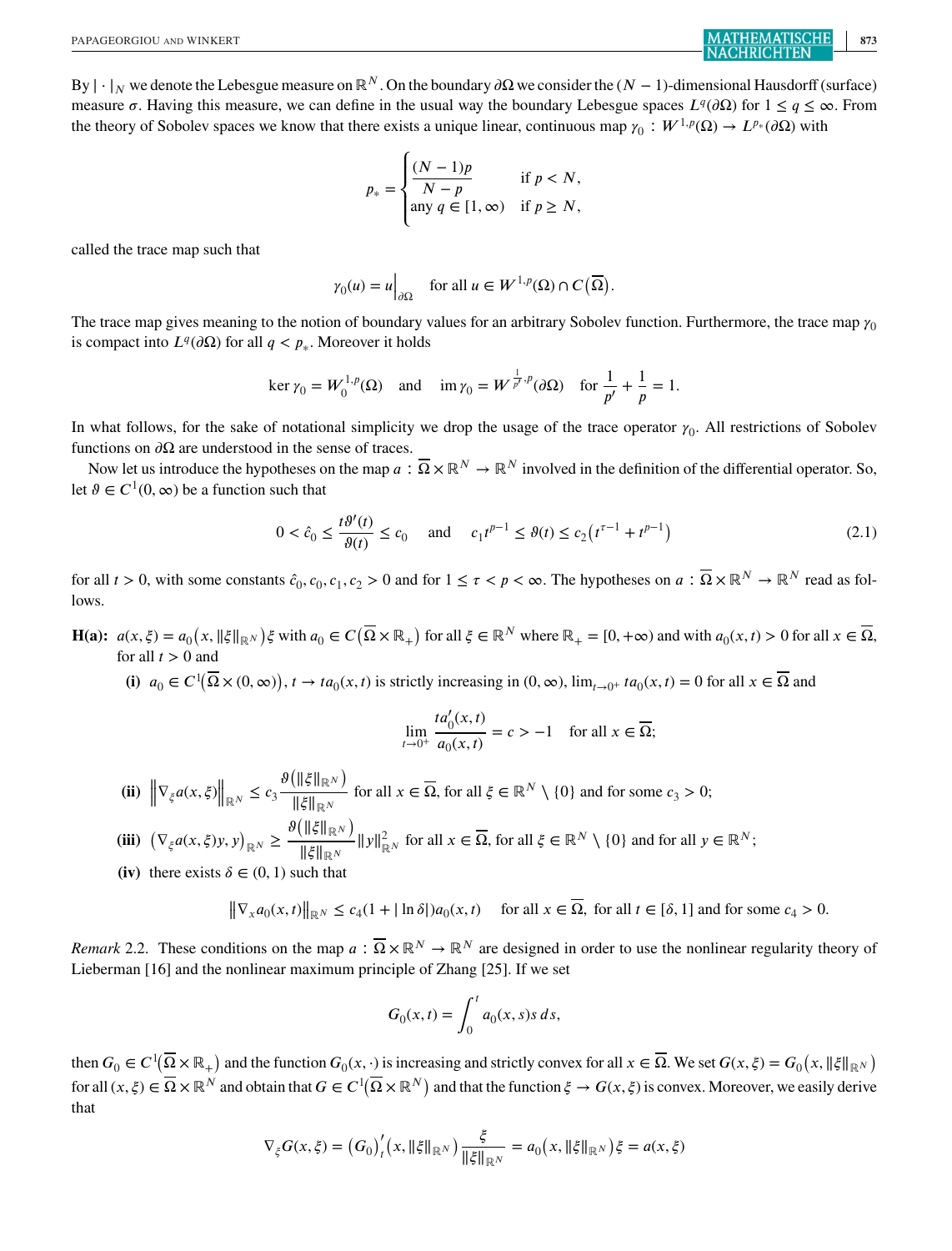for all  $\xi \in \mathbb{R}^N \setminus \{0\}$  and  $\nabla_{\xi} G(x, 0) = 0$ . So,  $G(x, \cdot)$  is the primitive of  $a(x, \cdot)$ . This fact, the convexity of  $G(x, \cdot)$  and since  $G(x, 0) = 0$  for all  $x \in \overline{\Omega}$  imply that

$$
G(x,\xi) \le (a(x,\xi),\xi)_{\mathbb{R}^N} \quad \text{for all } (x,\xi) \in \overline{\Omega} \times \mathbb{R}^N. \tag{2.2}
$$

The next lemma summarizes the main properties of  $a : \overline{\Omega} \times \mathbb{R}^N \to \mathbb{R}^N$ . The result is an easy consequence of (2.1) and the hypotheses  $H(a)(i)$ , (ii), (iii).

**Lemma 2.3.** *If hypotheses H(a)(i)–(iii) are satisfied, then the following hold:*

- $($ **i**)  $a \in C(\overline{\Omega} \times \mathbb{R}^N, \mathbb{R}^N) \cap C^1(\overline{\Omega} \times (\mathbb{R}^N \setminus \{0\}), \mathbb{R}^N)$  and the map  $\xi \to a(x, \xi)$  is continuous and strictly monotone and so *maximal monotone as well for all*  $x \in \overline{\Omega}$ *;*
- **(ii)**  $||a(x,\xi)||_{\mathbb{R}^N} \leq c_5 \left(1 + ||\xi||_{\mathbb{R}^N}^{p-1}\right)$ *for all*  $x \in \overline{\Omega}$ *, for all*  $\xi \in \mathbb{R}^N$  *and for some*  $c_5 > 0$ *;*
- $(\mathbf{iii})$   $(a(x, \xi), \xi)_{\mathbb{R}^N} \geq \frac{c_1}{p-1} \|\xi\|_{\mathbb{R}^N}^p$  for all  $x \in \overline{\Omega}$  and for all  $\xi \in \mathbb{R}^N$ .

From this lemma along with (2.2) we easily deduce the following growth estimates for the primitive  $G(x, \cdot)$ .

**Corollary 2.4.** *If hypotheses H(a)(i)–(iii) hold, then*

$$
\frac{c_1}{p(p-1)}\|\xi\|_{\mathbb{R}^N}^p\leq G(x,\xi)\leq c_6\Big(1+\|\xi\|_{\mathbb{R}^N}^p\Big)
$$

*for all*  $x \in \overline{\Omega}$ *, for all*  $\xi \in \mathbb{R}^N$  *and for some*  $c_6 > 0$ *.* 

**Example 2.5.** Let  $\hat{a} \in C^1(\overline{\Omega})$  be such that

$$
0 < \eta_0 \le \hat{a}(x) \le \eta_1 \quad \text{and} \quad 0 < \eta_0 \le \|\nabla \hat{a}(x)\|_{\mathbb{R}^N} \le \eta_1 \quad \text{for all } x \in \overline{\Omega}.
$$

We consider the following maps:

$$
a_1(x, y) = \hat{a}(x) ||y||_{\mathbb{R}^N}^{p-2} y \quad \text{with } 1 < p < \infty,
$$
\n
$$
a_2(x, y) = \hat{a}(x) ||y||_{\mathbb{R}^N}^{p-2} y + ||y||_{\mathbb{R}^N}^{q-2} y \quad \text{with } 1 < q < p < \infty,
$$
\n
$$
a_3(x, y) = \hat{a}(x) \left( 1 + ||y||_{\mathbb{R}^N}^2 \right)^{\frac{p-2}{2}} y \quad \text{with } 1 < p < \infty.
$$

These maps satisfy hypotheses  $H(a)$ . The map  $a_1$  corresponds to a weighted version of the p-Laplacian

$$
\mathrm{div}\Big(\hat{a}(x)\|\nabla u\|_{\mathbb{R}^N}^{p-2}\nabla u\Big)\quad\text{for all }u\in W^{1,p}(\Omega)
$$

while the map  $a_2$  corresponds to a weighted  $(p, q)$ -Laplacian given by

$$
\mathrm{div}\Big(\hat{a}(x)\|\nabla u\|_{\mathbb{R}^N}^{p-2}\nabla u\Big)+\Delta_q u\quad\text{for all }u\in W^{1,p}(\Omega).
$$

Now, let  $A: W^{1,p}(\Omega) \to W^{1,p}(\Omega)$ <sup>\*</sup> be the nonlinear map defined by

$$
\langle A(u), h \rangle = \int_{\Omega} \left( a(x, \nabla u), \nabla h \right)_{\mathbb{R}^N} dx \quad \text{for all } u, h \in W_0^{1, p}(\Omega).
$$

Hypotheses  $H(a)$  imply that  $A$  is continuous, monotone, hence maximal monotone as well.

Consider now a Carathéodory function  $f_0 : \Omega \times \mathbb{R} \to \mathbb{R}$  such that

$$
|f_0(x, s)| \le a_0(x) \left(1 + |s|^{r-1}\right) \quad \text{for a.a. } x \in \Omega \text{ and } \text{ for all } x \in \mathbb{R}
$$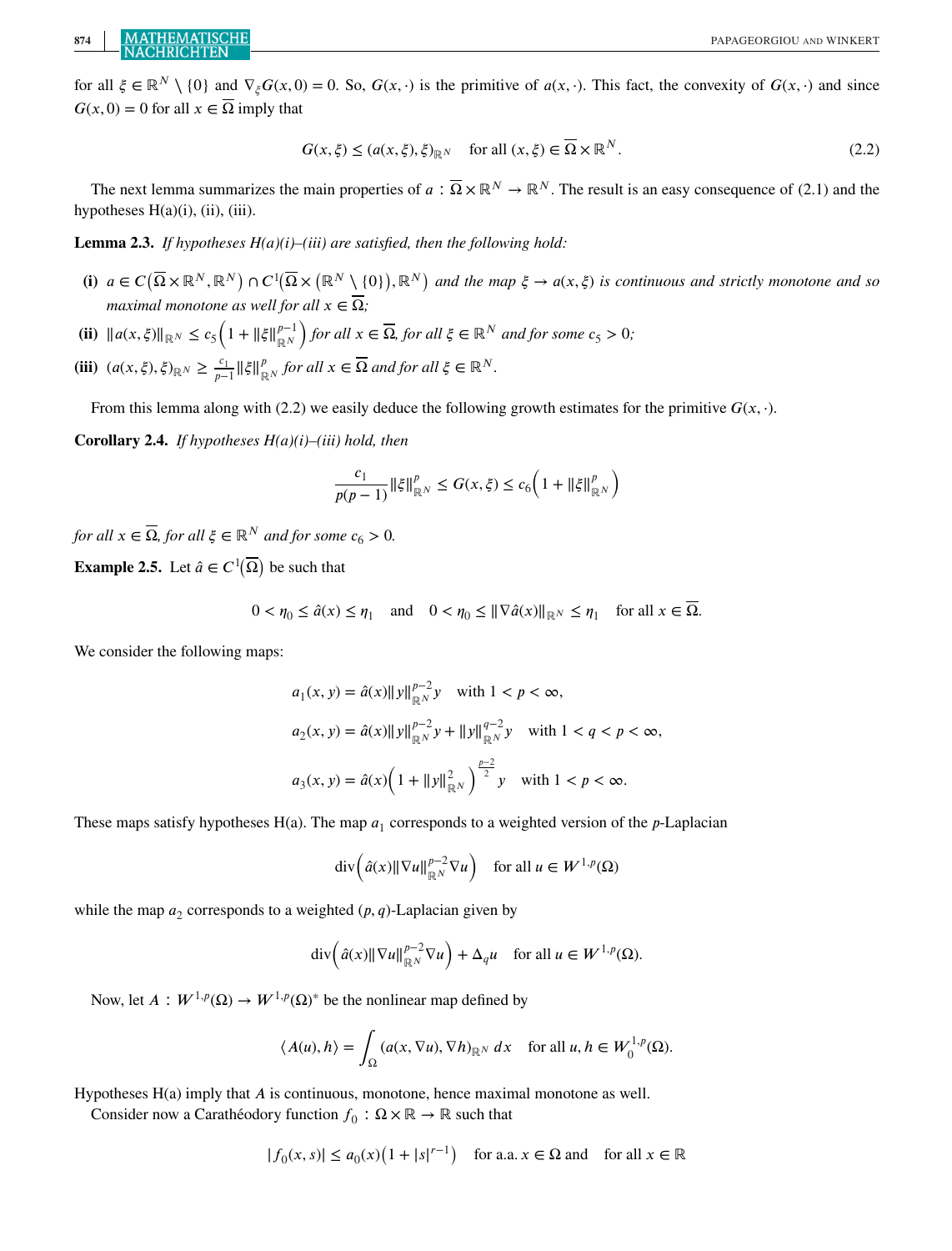with  $a_0 \in L^{\infty}(\Omega)$  and  $1 \le r \le p^*$ , where  $p^*$  denotes the critical Sobolev exponent given by

$$
p^* = \begin{cases} \frac{Np}{N-p} & \text{if } p < N, \\ +\infty & \text{if } N \leq p. \end{cases}
$$

We set  $F_0(x, s) = \int_0^s f_0(x, t) dt$  and consider the C<sup>1</sup>-functional  $\varphi_0 : W^{1,p}(\Omega) \to \mathbb{R}$  defined by

$$
\varphi_0(u) = \int_{\Omega} G(x, \nabla u) \, dx + \frac{1}{p} \int_{\partial \Omega} \beta(x) |u|^p d\sigma - \int_{\Omega} F_0(x, u) \, dx.
$$

From Papageorgiou–Rădulescu [19] we have the following result.

**Proposition 2.6.** Let the assumptions in H(a)(i)–(iii) be satisfied. If  $u_0 \in W^{1,p}(\Omega)$  is a local  $C^1(\overline{\Omega})$ -minimizer of  $\varphi_0$ , that is, *there exists*  $\rho_0 > 0$  *such that* 

$$
\varphi_0(u_0) \le \varphi_0(u_0 + h) \quad \text{for all } h \in C^1(\overline{\Omega}) \text{ with } ||h||_{C^1(\overline{\Omega})} \le \rho_0,
$$

*then*  $u_0 \in C^{1,a}(\overline{\Omega})$  for some  $\alpha \in (0,1)$  and  $u_0$  is a local  $W^{1,p}(\Omega)$ -minimizer of  $\varphi_0$ , that is, there exists  $\rho_1 > 0$  such that

 $\varphi_0(u_0) \leq \varphi_0(u_0 + h)$  *for all*  $h \in W^{1,p}(\Omega)$  *with*  $||h||_{1,p} \leq \rho_1$ .

The hypotheses on the boundary coefficient  $\beta$  are the following ones.

**H**( $\beta$ ):  $\beta \in C^{0,\alpha}(\partial\Omega)$  for some  $\alpha \in (0,1)$  and  $\beta(x) > 0$  for all  $x \in \partial\Omega$ .

*Remark* 2.7. This hypothesis excludes the Neumann problem, that is,  $\beta \equiv 0$ , from our consideration. Indeed, as we will see in Section 3, the Neumann problem does not have positive solutions for any  $\lambda > 0$ . The requirement that  $\beta(x) > 0$  for all  $x \in \partial \Omega$ is in order to use the strong comparison principles, see Propositions 2.9 and 2.10.

The next result will be useful in obtaining a priori estimates. It extends a corresponding result of Zeidler [24, p. 1033].

**Proposition 2.8.** *If*  $\beta \in L^{\infty}(\partial \Omega)$ ,  $\beta(x) \geq 0$   $\sigma$ -a.e. on  $\partial \Omega$  and  $\beta \not\equiv 0$ , then

$$
u \longrightarrow |u|_{1,p} = ||\nabla u||_p + \left(\int_{\partial \Omega} \beta(x)|u|^q \, d\sigma\right)^{\frac{1}{q}}
$$

*with*  $1 \leq q \leq \frac{(N-1)p}{N-p}$  *if*  $N > p$  *and*  $1 \leq q < \infty$  *if*  $p \geq N$ *, is an equivalent norm on*  $W^{1,p}(\Omega)$ *.* 

*Proof.* Taking the continuity of the trace map into account, we have for every  $u \in W^{1,p}(\Omega)$ 

$$
|u|_{1,p}\leq \|\nabla u\|_p+\|\beta\|_{L^\infty(\partial\Omega)}\|\gamma_0(u)\|_{L^q(\partial\Omega)}\leq \|\nabla u\|_p+\|\beta\|_{L^\infty(\partial\Omega)}\|\gamma_0\|_{L^q\eta}\|u\|_{1,p}
$$

for some  $c_7 > 0$  where  $||\gamma_0||_L$  denotes the operator norm of  $\gamma_0$ . This gives

$$
|u|_{1,p} \le c_8 \|u\|_{1,p} \quad \text{for some } c_8 > 0. \tag{2.3}
$$

Next we show that

$$
||u||_q \le c_9 |u|_{1,p} \quad \text{for some } c_9 > 0. \tag{2.4}
$$

Arguing by contradiction, suppose that (2.4) is not true. Then there exists a sequence  $\{u_n\}_{n\geq 1} \subseteq W^{1,p}(\Omega)$  such that  $||u_n||_q > n|u_n|$  for all  $n \in \mathbb{N}$ . Let  $y_n = \frac{u_n}{||u_n||_q}$  for all  $n \in \mathbb{N}$ . Then  $||y_n||_q = 1$  f

$$
\frac{1}{n} > |y_n|_{1,p},\tag{2.5}
$$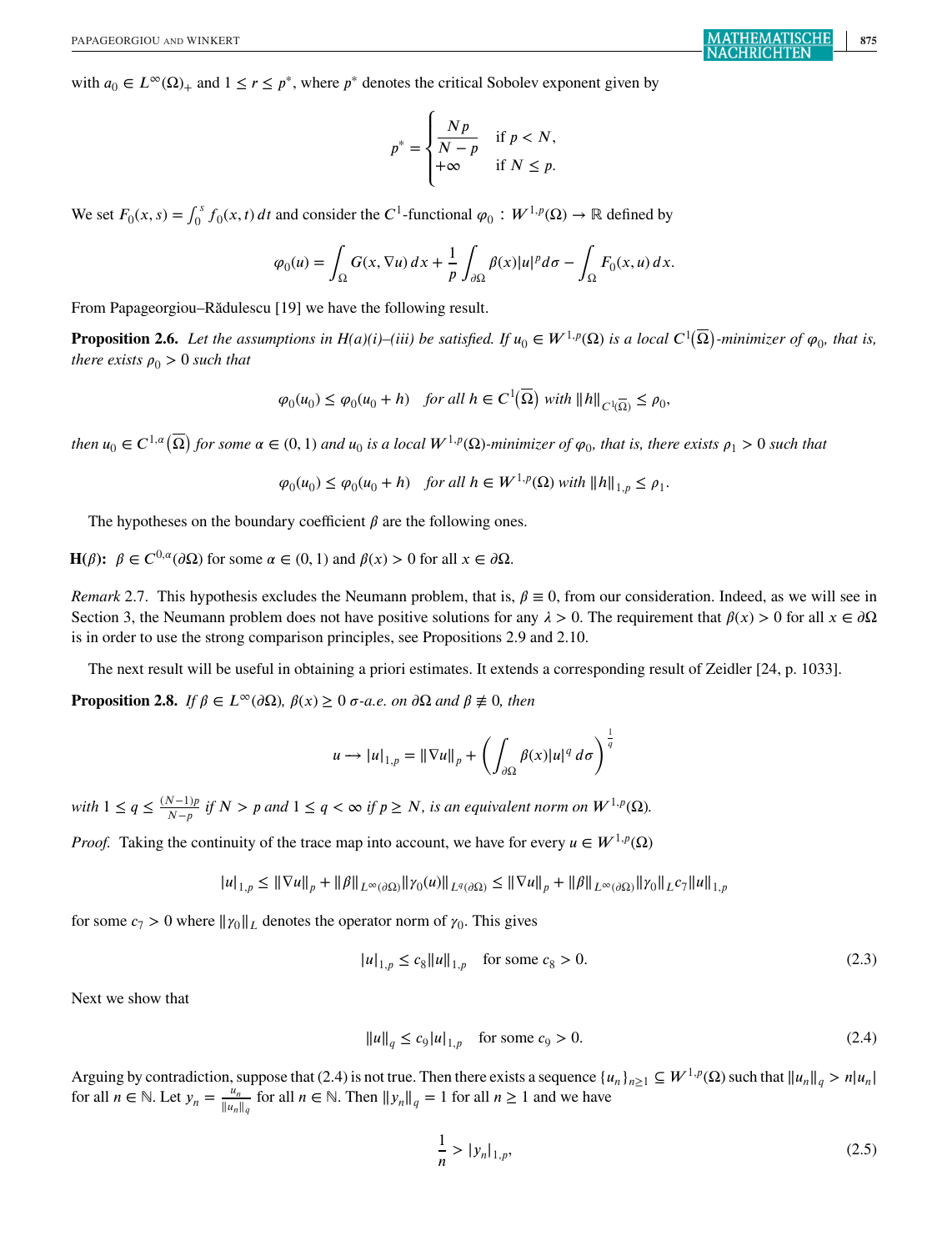# **876 MATHEMATISCHE PAPAGEORGIOU** AND WINKERT

which shows that  $|y_n|_{1,p} \to 0$  as  $n \to \infty$ . Recall that  $u \to ||\nabla u||_p + ||u||_q$  is an equivalent norm on  $W^{1,p}(\Omega)$ , see, for example, Gasiński–Papageorgiou [10, Theorem 2.5.24, p. 227]. So, it follows that  $\{y_n\}_{n\geq 1} \subseteq W^{1,p}(\Omega)$  is bounded. Hence we may assume that

$$
y_n \stackrel{w}{\rightarrow} y
$$
 in  $W^{1,p}(\Omega)$  and  $y_n \rightarrow y$  in  $L^q(\Omega)$  and in  $L^q(\partial\Omega)$ . (2.6)

Here we have used the Rellich–Kondrachov theorem and the compactness of the trace map. From (2.5) and (2.6) we obtain

$$
\|\nabla y\|_{p} + \left(\int_{\partial\Omega} \beta(x)|y|^{q} d\sigma\right)^{\frac{1}{q}} \leq 0,
$$
\n(2.7)

which implies, due to H( $\beta$ ), that  $y \equiv \xi \in \mathbb{R}$ . From (2.7) and hypothesis H( $\beta$ ) it follows that

$$
0 < |\xi| \left( \int_{\Omega} \beta(x) \, d\sigma \right)^{\frac{1}{q}} \leq 0,
$$

a contradiction. Therefore, (2.4) is true and we have

$$
||u||_{1,p} \le c_{10}|u|_{1,p} \quad \text{for some } c_{10} > 0 \text{ and } \quad \text{for all } u \in W^{1,p}(\Omega). \tag{2.8}
$$

From (2.3) and (2.8) we conclude that  $|\cdot|_{1,p}$  is an equivalent norm on  $W^{1,p}(\Omega)$ .

It is well known that it is difficult to have strong comparison principles for nonlinear equations. We refer to the works of Arcoya–Ruiz [4] and Cuesta–Takáč [7] who proved such results for Dirichlet problems. The result of Arcoya–Ruiz [4] was extended to Robin problems by Fragnelli–Mugnai–Papageorgiou [8]. We recall their result for future use.

Let  $h_1, h_2 \in L^{\infty}(\Omega)$ . We write  $h_1 \prec h_2$  if for every compact  $K \subseteq \Omega$  there exists  $\varepsilon = \varepsilon(K) > 0$  such that

$$
h_1(x) + \varepsilon \le h_2(x) \quad \text{for a.a. } x \in K.
$$

Evidently, if  $h_1, h_2 \in C(\Omega)$  and  $h_1(x) < h_2(x)$  for all  $x \in \Omega$ , then  $h_1 < h_2$ . The strong comparison result of Fragnelli–Mugnai– Papageorgiou [8] extends Proposition 6 of Arcoya–Ruiz [4].

**Proposition 2.9.** *If hypotheses H(a)(i), (ii), (iii) hold,*  $\xi \in L^{\infty}(\Omega)_{+}$ ,  $h_1, h_2 \in L^{\infty}(\Omega)$  *with*  $h_1 \prec h_2$ ,  $u \in C^1(\overline{\Omega})$ ,  $u \neq 0$ ,  $v \in D_+$ ,  $u \le v$  and they satisfy

$$
-\operatorname{div} a(x, \nabla u(x)) + \xi(x)|u(x)|^{p-2}u(x) = h_1(x) \quad \text{for a.a. } x \in \Omega,
$$
  

$$
-\operatorname{div} a(x, \nabla v(x)) + \xi(x)v(x)^{p-1} = h_2(x) \quad \text{for a.a. } x \in \Omega
$$

*and*  $\frac{\partial v}{\partial n}\Big|_{\partial\Omega}$ <br>The new  $<$  0*, then*  $v - u \in \hat{D}_+$ .

The next strong comparison principle extends Theorem 2.1 of Cuesta–Takáč [7].

**Proposition 2.10.** *If hypotheses H(a)(i), (ii), (iii) hold,*  $h_1, h_2 \in L^{\infty}(\Omega)$ ,  $h_1(x) \leq h_2(x)$  *for a.a.*  $x \in \Omega$  *and the inequality is strict on a set of positive measure and*  $u, v \in C^1(\overline{\Omega})$  *satisfy*  $u \le v$  *on*  $\Omega$  *and* 

$$
-\operatorname{div} a(x, \nabla u(x)) = h_1(x) \quad \text{for a.a. } x \in \Omega, \quad \left. \frac{\partial u}{\partial n} \right|_{\partial \Omega} < 0,
$$
\n
$$
-\operatorname{div} a(x, \nabla v(x)) = h_2(x) \quad \text{for a.a. } x \in \Omega, \quad \left. \frac{\partial v}{\partial n} \right|_{\partial \Omega} < 0,
$$

*then*  $v - u \in \hat{D}_+$ .

*Proof.* From the hypotheses on the normal derivatives of u and v we see that for  $\delta > 0$  small enough we have

$$
\left|\nabla\left[(1-t)u(x)+tv(x)\right]\right| \ge \varepsilon > 0 \quad \text{for all } t \in [0,1] \text{ and for all } x \in \overline{\Omega}_{\delta},\tag{2.9}
$$

where  $\overline{\Omega}_{\delta} = \{x \in \Omega : d(x, \partial \Omega) < \delta\}$ . Then from the hypotheses of the proposition we get

$$
-div[a(x, \nabla v(x)) - a(x, \nabla u(x)] \ge 0 \quad \text{for a.a. } x \in \Omega.
$$
 (2.10)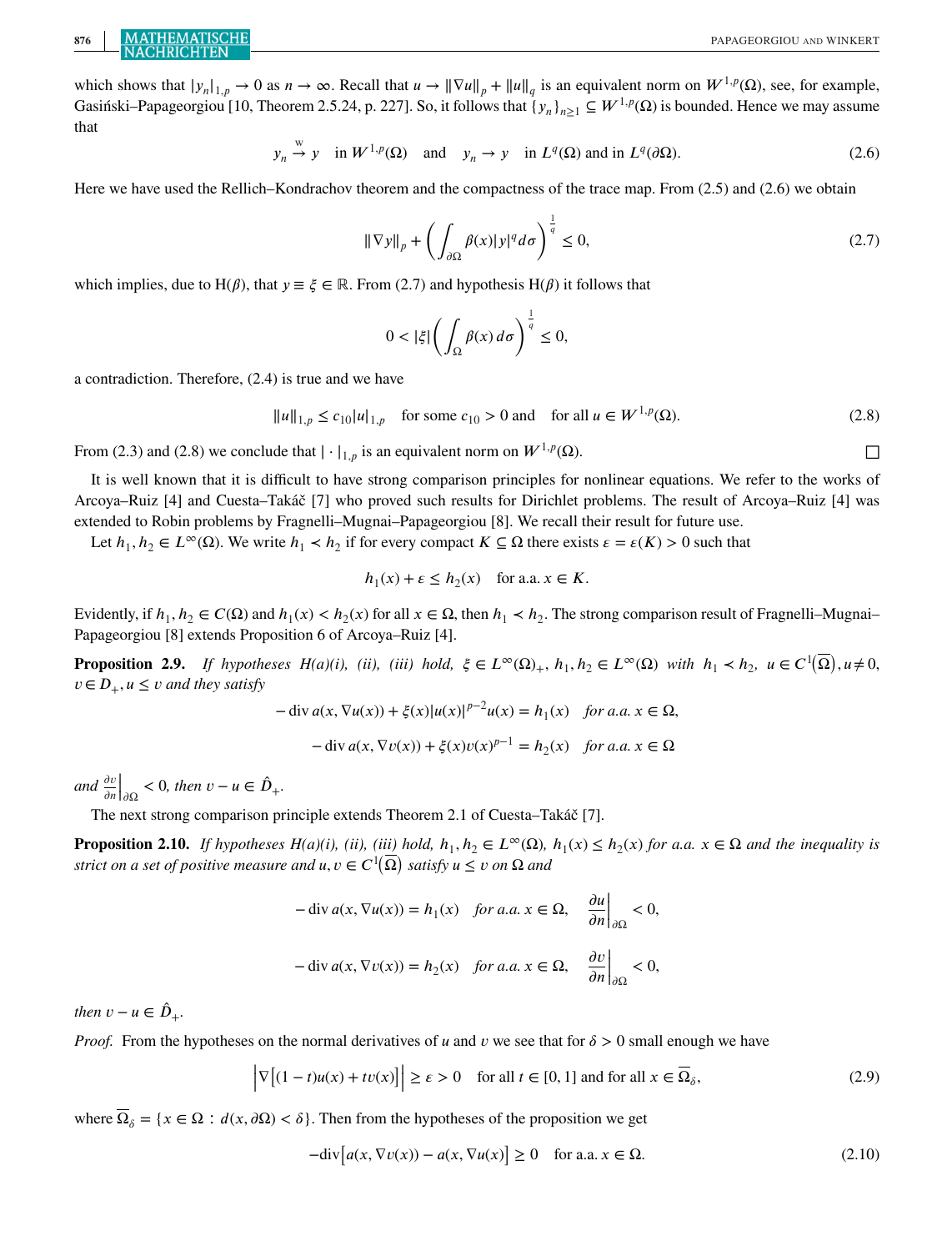Let  $a = (a_k)_{k=1}^N$ . Then for  $k \in \{1, ..., N\}$ , by the mean value theorem, we obtain

$$
a_k(x,\xi) - a_k(x,\xi') = \sum_{k=1}^N \int_0^1 \frac{\partial a_k}{\partial y_m} (x,\xi' + t(\xi - \xi')) (\xi_m - \xi'_m) dt
$$

for all  $\xi = (\xi_m)_{m=1}^N$  and  $\xi' = (\xi'_m)_{m=1}^N$ . On  $\Omega_\delta$  we define the following coefficients

$$
c_{k,m}(x) = \int_0^1 \frac{\partial a_k}{\partial y_m} (\nabla u(x) + t(\nabla v(x) - \nabla u(x))) dt.
$$

Using these coefficients we introduce the following second order differential operator

$$
L(w) = -\text{div}\left(\sum_{m=1}^N c_{k,m}(x)\frac{\partial w}{\partial z_m}\right) \quad \text{for all } w \in W^{1,p}(\Omega_\delta).
$$

From  $(2.9)$  we see that the operator L is strictly elliptic and due to  $(2.10)$  one has

$$
L(v - u)(x) \ge 0 \quad \text{for a.a. } x \in \Omega_{\delta}.\tag{2.11}
$$

We will show that  $u \neq v$  on  $\Omega_{\delta}$ . Arguing by contradiction, suppose that  $u = v$  on  $\Omega_{\delta}$ . Since by hypotheses  $h_1 \neq h_2$ , we obtain  $h_1 \neq h_2$  on  $\Omega \setminus \Omega_\delta$ . Then we choose  $\vartheta \in W^{1,p}(\Omega)$  such that

$$
\vartheta > 0 \text{ on } \Omega \text{ and } \vartheta \Big|_{\Omega \setminus \Omega_{\delta}} \equiv 1. \tag{2.12}
$$

In what follows we denote by  $\langle \cdot, \cdot \rangle_{\partial \Omega}$  the duality brackets for the pair

$$
\left(W^{-\frac{1}{p'},p'}(\partial\Omega),W^{\frac{1}{p'},p}(\partial\Omega)\right) \text{ with } \frac{1}{p'}+\frac{1}{p}=1.
$$

Applying the nonlinear Green's identity, see, for example Gasiński–Papageorgiou [10, Theorem 2.4.53, p. 210], (2.12) and the fact that  $u = v$  on  $\Omega_{\delta}$  give

$$
\int_{\Omega} h_1 \vartheta dx = \int_{\Omega} (a(x, \nabla u), \nabla \vartheta)_{\mathbb{R}^N} dx - \left\langle \frac{\partial u}{\partial n_a}, \vartheta \right\rangle_{\partial \Omega}
$$
\n
$$
= \int_{\Omega_{\delta}} (a(x, \nabla u), \nabla \vartheta)_{\mathbb{R}^N} - \left\langle \frac{\partial u}{\partial n_a}, \vartheta \right\rangle_{\partial \Omega}
$$
\n
$$
= \int_{\Omega_{\delta}} (a(x, \nabla v), \nabla \vartheta)_{\mathbb{R}^N} - \left\langle \frac{\partial v}{\partial n_a}, \vartheta \right\rangle_{\partial \Omega}
$$
\n
$$
= \int_{\Omega} h_2 \vartheta dx.
$$
\n(2.13)

But from (2.12) and since  $h_1 \neq h_2$  we see that

$$
\int_{\Omega} (h_2 - h_1) \vartheta \, dx > 0. \tag{2.14}
$$

Comparing (2.13) and (2.14) we reach a contradiction. Hence,  $u \neq v$  on  $\Omega_{\delta}$ . Then from (2.11) and the strong maximum principle, see, for example Motreanu–Motreanu–Papageorgiou [17, Theorem 8.27, p. 217], we obtain

$$
(v - u)(x) > 0
$$
 for all  $x \in \Omega$ ,  $\left. \frac{\partial (v - u)}{\partial n} \right|_{\partial \Omega \cap (v - u)^{-1}(0)} < 0.$ 

Therefore,  $v - u \in \hat{D}_+$ .

+. □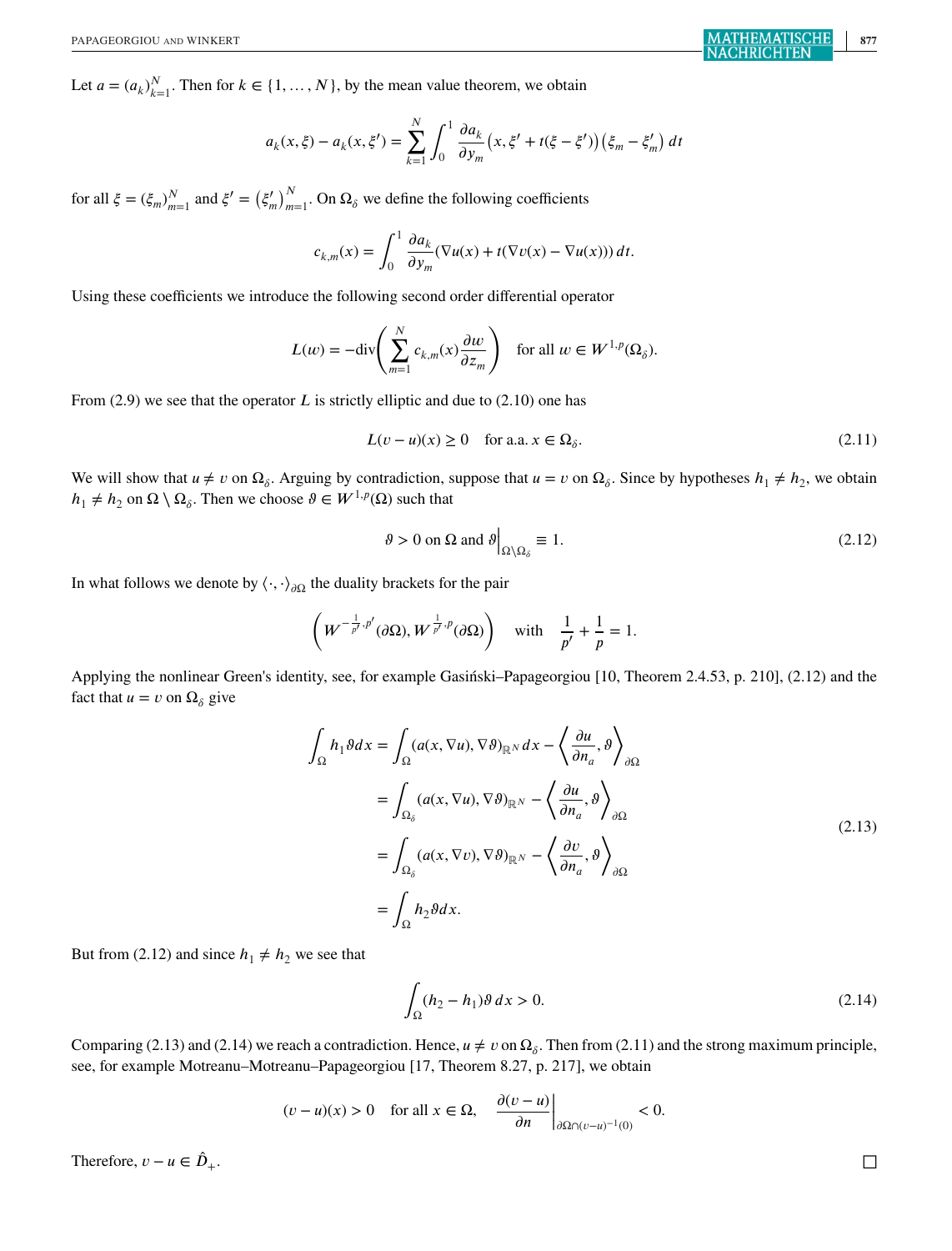Next, let us recall some basic definitions and facts about critical groups which will be used in the sequel. Let  $X$  be a Banach space and let  $(Y_1, Y_2)$  be a topological pair such that  $Y_2 \subseteq Y_1 \subseteq X$ . For every integer  $k \ge 0$  the term  $H_k(Y_1, Y_2)$  stands for the  $k =$ -relative singular homology group with integer coefficients. Recall that

$$
H_k(Y_1, Y_2) = \frac{Z_k(Y_1, Y_2)}{Z_k(Y_1, Y_2)}
$$
 for all  $k \in \mathbb{N}_0$ ,

where  $Z_k(Y_1, Y_2)$  is the group of relative singular k-cycles of  $Y_1$  mod  $Y_2$  (that is,  $Z_k(Y_1, Y_2) = \text{ker } \partial_k$  with  $\partial_k$  being the boundary homomorphism) and  $B_k(Y_1, Y_2)$  is the group of relative singular k-boundaries of  $Y_1$  mod  $Y_2$  (that is,  $B_k(Y_1, Y_2) = \text{im } \partial_{k+1}$ ). We know that  $\partial_{k-1} \circ \partial_k = 0$  for all  $k \in \mathbb{N}$ , hence  $B_k(Y_1, Y_2) \subseteq Z_k(Y_1, Y_2)$  and so the quotient

$$
Z_k(Y_1, Y_2) / B_k(Y_1, Y_2)
$$

makes sense.

Given  $\varphi \in C^1(X)$  and  $c \in \mathbb{R}$ , we introduce the following sets:

 $\varphi^c = \{ u \in X : \varphi(u) \le c \}$  (the sublevel set of  $\varphi$  at c),  $K_{\varphi} = \{ u \in X : \varphi'(u) = 0 \}$  (the critical set of  $\varphi$ ),  $K_{\varphi}^{c} = \{ u \in K_{\varphi} : \varphi(u) = c \}$  (the critical set of  $\varphi$  at the level c).

For every isolated critical point  $u \in K^c_\varphi$  the critical groups of  $\varphi$  at  $u \in K^c_\varphi$  are defined by

$$
C_k(\varphi, u) = H_k(\varphi^c \cap U, \varphi^c \cap U \setminus \{u\}) \quad \text{for all } k \ge 0,
$$

where U is a neighborhood of u such that  $K_{\varphi} \cap \varphi^c \cap U = \{u\}$ . The excision property of singular homology theory implies that the definition of critical groups above is independent of the particular choice of the neighborhood  $U$ .

## **3 POSITIVE SOLUTIONS**

In this section we study the existence and multiplicity of the positive solutions as the parameter  $\lambda > 0$  varies.

The hypotheses on the reaction term  $f : \Omega \times \mathbb{R} \times (0, +\infty) \to \mathbb{R}$  are the following ones.

- **H**(*f*):  $f : \Omega \times \mathbb{R} \times (0, +\infty) \rightarrow \mathbb{R}$  is a function such that  $(x, s) \rightarrow f(x, s, \lambda)$  is a Carathéodory function for every  $\lambda > 0$ ,  $f(x, 0, \lambda) = 0$  for a.a.  $x \in \Omega$ , for all  $\lambda > 0$  and
	- (i) for every  $\rho > 0$  and every  $\lambda_0 > 0$  there exists  $a_{\rho}^{\lambda_0} \in L^{\infty}(\Omega)$  such that

$$
0 \le f(x, s, \lambda) \le a_{\rho}^{\lambda_0}(x) \quad \text{ for a.a. } x \in \Omega, \text{ for all } s \in [0, \rho] \text{ and for all } 0 < \lambda \le \lambda_0;
$$

(ii) for every  $\lambda > 0$  there holds

$$
\lim_{s \to +\infty} \frac{f(x, s, \lambda)}{s^{p-1}} = 0 \quad \text{uniformly for a.a. } x \in \Omega;
$$

(iii) for every  $\lambda > 0$  there holds

$$
\lim_{s \to 0^+} \frac{f(x, s, \lambda)}{s^{p-1}} = 0 \quad \text{uniformly for a.a. } x \in \Omega;
$$

**(iv)**

- $s \to f(x, s, \lambda)$  is nondecreasing on  $\mathbb{R}_+$  for a.a.  $x \in \Omega$  and for every  $\lambda > 0$ ;
- $\lambda \to f(x, s, \lambda)$  is strictly increasing on  $(0, +\infty)$  for a.a.  $x \in \Omega$  and for all  $s > 0$ ;
- $f(x, s, \lambda) \to 0^+$  as  $\lambda \to 0^+$  uniformly for a.a.  $x \in \Omega$  and for all  $x \in K \subseteq \mathbb{R}_+$  with K being compact; moreover  $f(x, s, \lambda) \rightarrow +\infty$  as  $\lambda \rightarrow +\infty$  for a.a.  $x \in \Omega$  and for all  $s > 0$ .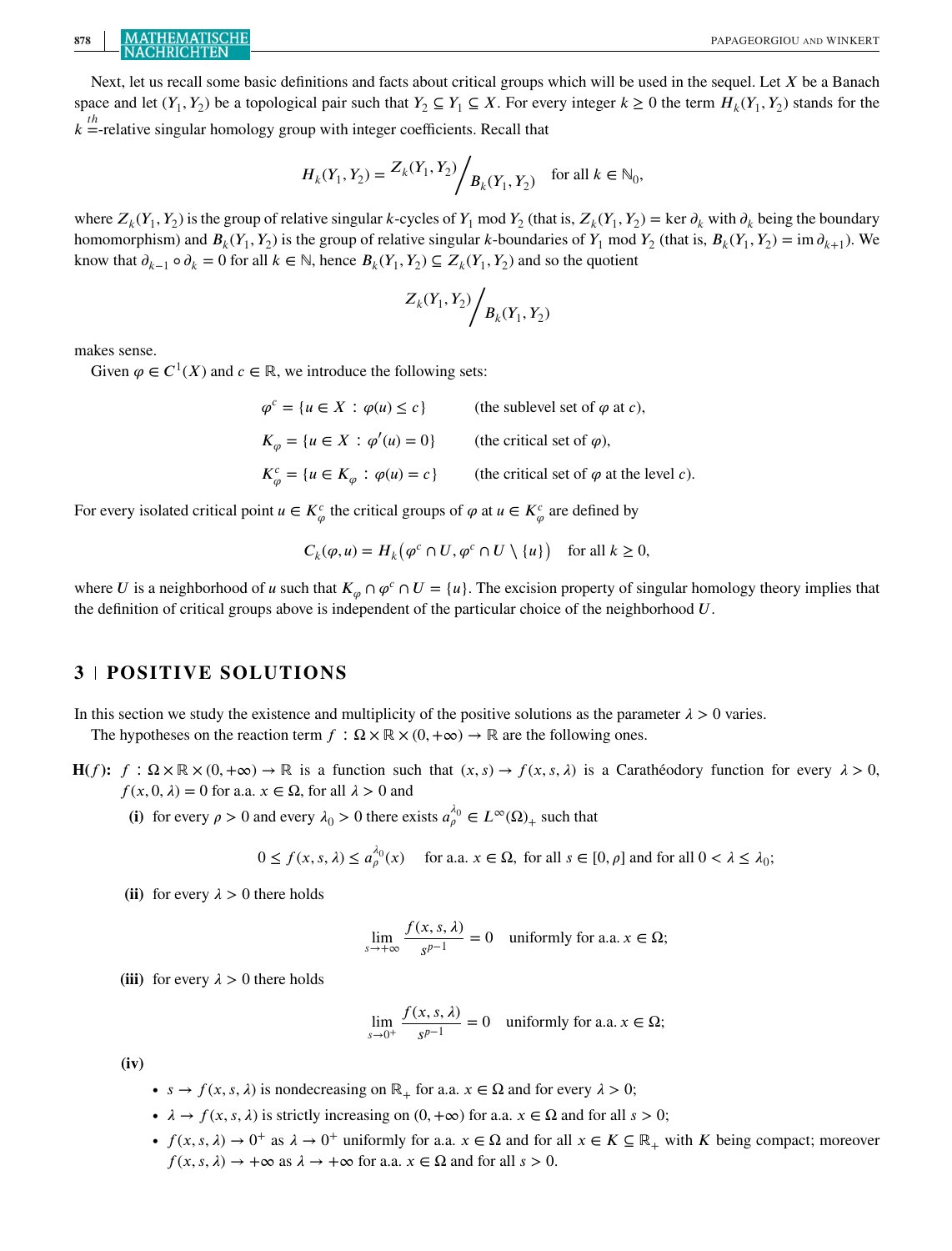*Remark* 3.1. Since we are interested in the existence of positive solutions and all hypotheses above concern the positive semiaxis  $\mathbb{R}_+ = [0, +\infty)$ , without any loss of generality, we may assume that  $f(x, \cdot, \lambda) \Big|_{(-\infty, 0]} \equiv 0$  for a.a.  $x \in \Omega$  and for all  $\lambda > 0$ .

**Example 3.2.** For the sake of simplicity we drop the x-dependence. Let  $f_1 : \mathbb{R} \times (0, \infty) \to \mathbb{R}$  be defined by

$$
f_1(s,\lambda) = \begin{cases} \lambda s^{\tau - 1} & \text{if } s \in [0, 1], \\ s^{q - 1} \ln(s) + \lambda s^{q - 1} & \text{if } 1 < s, \end{cases}
$$

with  $1 < q, \eta < p < \tau < +\infty$ . Then  $f_1$  satisfies hypotheses H(f). Let  $f_2 : \mathbb{R} \times (0, \infty) \to \mathbb{R}$  be defined by

$$
f_2(s,\lambda) = \begin{cases} \lambda s^{\tau-1} & \text{if } s \in [0, r(\lambda)], \\ \lambda s^{q-1} + \mu(\lambda) & \text{if } r(\lambda) < s, \end{cases}
$$

with a strictly increasing differentiable function  $r : (0, +\infty) \to (1, +\infty)$  such that  $r(\lambda) \to 1^+$  as  $\lambda \to 0^+$ ,  $\mu(\lambda) =$  $\lambda [r(\lambda)^{\tau-1} - r(\lambda)^{q-1}]$  and  $1 < q < p < \tau < +\infty$ . Then  $f_2$  satisfies hypotheses H(f).

We introduce the following two sets:

 $\mathcal{L} = \{ \lambda > 0 : \text{problem} (P_{\lambda}) \text{ admits a positive solution} \},$  $S(\lambda) = \{u : u \text{ is a positive solution of problem } (P_{\lambda})\}.$ 

Moreover, we set  $\lambda^* = \inf \mathcal{L} \geq 0$ .

**Proposition 3.3.** *If hypotheses H(a), H(* $\beta$ *) and H(f) hold, then*  $S(\lambda) \subseteq D_+$  *for every*  $\lambda > 0$  *and*  $\lambda^* > 0$ .

*Proof.* Let  $u \in S(\lambda)$ . From Papageorgiou–Rădulescu [18] we have

$$
-\operatorname{div} a(x, \nabla u(x)) = f(x, u(x), \lambda) \quad \text{for a.a. } x \in \Omega,
$$
  

$$
\frac{\partial u}{\partial n_a} + \beta(x)u^{p-1} = 0 \quad \text{on } \partial\Omega.
$$
 (3.1)

Moreover, from Winkert [23] we obtain that  $u \in L^{\infty}(\Omega)$  and the nonlinear regularity theory of Lieberman [16] gives  $u \in C^1(\overline{\Omega})_+ \setminus \{0\}$ . Note that  $f(x, s, \lambda) \ge 0$  for a.a.  $x \in \Omega$ , for all  $s \ge 0$  and for all  $\lambda > 0$ . Then, (3.1) implies div  $a(x, \nabla u(x)) \le 0$ for a.a.  $x \in \Omega$ . Applying Theorem 1.2 of Zhang [25] gives  $u \in D_+$ .

We have proved that  $S(\lambda) \subseteq D_+$  for all  $\lambda > 0$ . Using Proposition 2.8 there exists  $c_{11} > 0$  such that

$$
c_{11} \|u\|_{1,p}^p \le \frac{c_1}{p-1} \|\nabla u\|_p^p + \int_{\partial \Omega} \beta(x) |u|^p d\sigma \quad \text{for all } u \in W^{1,p}(\Omega). \tag{3.2}
$$

Hypotheses H(f)(iii) imply that for a given  $\epsilon \in (0, c_{11})$  there exists  $\tilde{\lambda} > 0$  such that

$$
0 \le f(x, s, \tilde{\lambda}) \le \varepsilon s^{p-1} \quad \text{for a.a. } x \in \Omega \text{ and for all } s \ge 0.
$$
 (3.3)

Let  $\lambda \in (0, \tilde{\lambda}]$  and suppose that  $\lambda \in \mathcal{L}$ . Then we find  $u_{\lambda} \in S(\lambda) \subseteq D_+$  which means

$$
\langle A(u_{\lambda}), h \rangle + \int_{\partial \Omega} \beta(x) u_{\lambda}^{p-1} h \, d\sigma = \int_{\Omega} f(x, u_{\lambda}, \lambda) h \, dx \quad \text{for all } h \in W^{1, p}(\Omega). \tag{3.4}
$$

Choosing  $h = u_{\lambda} \in D_+$  in (3.4) and using Lemma 2.3 gives

$$
\frac{c_1}{p-1} \|\nabla u_\lambda\|_p^p + \int_{\partial\Omega} \beta(x) u_\lambda^p \, d\sigma \le \int_{\Omega} f(x, u_\lambda, \lambda) u_\lambda \, dx.
$$

Applying (3.2), (3.3) and hypothesis H(f)(iv) implies  $c_{11} ||u_\lambda||_{1,p}^p \le \varepsilon ||u_\lambda||_{1,p}^p$  and so  $c_{11} \le \varepsilon$ , a contradiction. Therefore,  $\lambda \notin \mathcal{L}$ , hence  $0 < \tilde{\lambda} \leq \lambda^*$ .

**Proposition 3.4.** *If hypotheses H(a), H(* $\beta$ *) and H(f) hold, then*  $\mathcal{L} \neq \emptyset$ *.*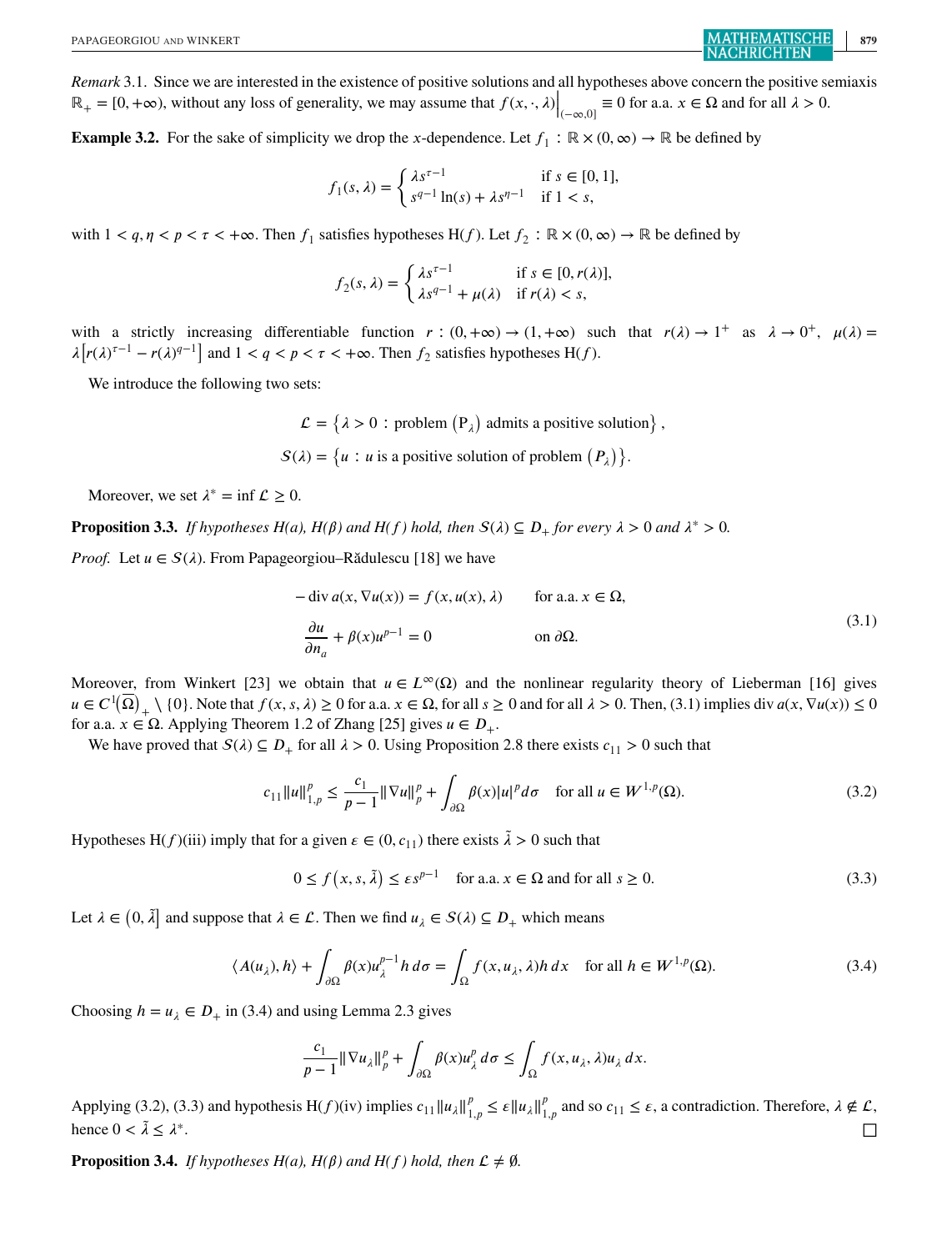**880** PAPAGEORGIOU AND WINKERT

*Proof.* Using hypotheses H(f)(i), (ii) we see that for given  $\epsilon > 0$  and  $\lambda > 0$  there exists  $c_{12} = c_{12}(\epsilon, \lambda) > 0$  such that

$$
F(x, s, \lambda) \le \frac{\varepsilon}{p} s^{p-1} + c_{12} \quad \text{for a.a. } x \in \Omega \text{ and } \text{ for all } s \ge 0.
$$
 (3.5)

We consider the C<sup>1</sup>-functional  $\varphi_{\lambda}: W^{1,p}(\Omega) \to \mathbb{R}$  defined by

$$
\varphi_{\lambda}(u) = \int_{\Omega} G(x, \nabla u) \, dx + \frac{1}{p} \int_{\partial \Omega} \beta(x) |u|^p \, d\sigma - \int_{\Omega} F(x, s, \lambda) \, dx.
$$

Using Corollary 2.4, (3.5) and Proposition 2.8 results in

$$
\varphi_{\lambda}(u) = \frac{c_1}{p(p-1)} \|\nabla\|_{p}^{p} + \frac{1}{p} \int_{\partial\Omega} \beta(x)|u|^{p} d\sigma - \frac{\varepsilon}{p} \|u^{+}\|_{p}^{p} - c_{12}|\Omega|_{N} \ge c_{13} \|u\|_{1,p}^{p} - c_{12}|\Omega|_{N}
$$

for some  $c_{13} > 0$ . Hence,  $\varphi_{\lambda}$  is coercive. Applying the Rellich–Kondrachov theorem and the compactness of the trace map, we easily see that  $\varphi_{\lambda}$  is sequentially weakly lower semicontinuous. So, by the Weierstraß–Tonelli theorem there exists  $u_{\lambda} \in W^{1,p}(\Omega)$ such that

$$
\varphi_{\lambda}(u_{\lambda}) = \inf \left[ \varphi_{\lambda}(u) : u \in W^{1,p}(\Omega) \right]. \tag{3.6}
$$

Hypothesis  $H(f)(iv)$  implies that

 $f(x, s, \lambda) > 0$  for a.a.  $x \in \Omega$ , for all  $s > 0$  and for all  $\lambda > 0$ .

This gives

 $F(x, s, \lambda) > 0$  for a.a.  $x \in \Omega$ , for all  $s > 0$  and for all  $\lambda > 0$ .

So, if  $\tilde{u} \in D_+$ , then

$$
\int_{\Omega} F(x, \tilde{u}, \lambda) dx > 0
$$

and by Fatou's lemma we have

$$
\int_{\Omega} F(x, \tilde{u}, \lambda) dx \to +\infty \quad \text{as } \lambda \to +\infty.
$$

Therefore, we can find  $\lambda > 0$  such that

$$
\int_{\Omega} G(x, \nabla \tilde{u}) dx + \frac{1}{p} \int_{\partial \Omega} \beta(x) \tilde{u}^p d\sigma < \int_{\Omega} F(x, \tilde{u}, \lambda) dx \quad \text{for all } \lambda > \tilde{\lambda}.
$$

Hence  $\varphi_{\lambda}(\tilde{u}) < 0 = \varphi_{\lambda}(0)$  for all  $\lambda > \tilde{\lambda}$  and so, due to (3.6), we have  $\varphi_{\lambda}(u_{\lambda}) < 0 = \varphi_{\lambda}(0)$  for all  $\lambda > \tilde{\lambda}$ . This shows that  $u_{\lambda} \neq 0$ for all  $\lambda > \tilde{\lambda}$ .

Since  $u_{\lambda}$  is a global minimizer of  $\varphi_{\lambda}$  we have  $\varphi'_{\lambda}(u_{\lambda})=0$  which is equivalent to

$$
\langle A(u_{\lambda}), h \rangle + \int_{\partial \Omega} \beta(x) |u_{\lambda}|^{p-2} u_{\lambda} h \, d\sigma = \int_{\Omega} f(x, u_{\lambda}, \lambda) h \, dx \tag{3.7}
$$

for all  $h \in W^{1,p}(\Omega)$ . We choose  $h = -u_{\lambda}^- \in W^{1,p}(\Omega)$  in (3.7) and use Lemma 2.3 to obtain

$$
\frac{c_1}{p-1} \|\nabla u_{\lambda}^{-}\|_p^p + \int_{\partial\Omega} \beta(x) \big(u_{\lambda}^{-}\big)^p d\sigma \leq 0.
$$

Proposition 2.8 then implies that

$$
c_{14} ||u_{\lambda}||_{1,p}^p \le 0
$$
 for some  $c_{14} > 0$ .

Hence,  $u_{\lambda} \ge 0$  and  $u_{\lambda} \ne 0$  for all  $\lambda > \tilde{\lambda}$ . Therefore,  $u_{\lambda} \in S(\lambda) \subseteq D_+$  for all  $\lambda > \tilde{\lambda}$  and so  $\mathcal{L} \ne \emptyset$ .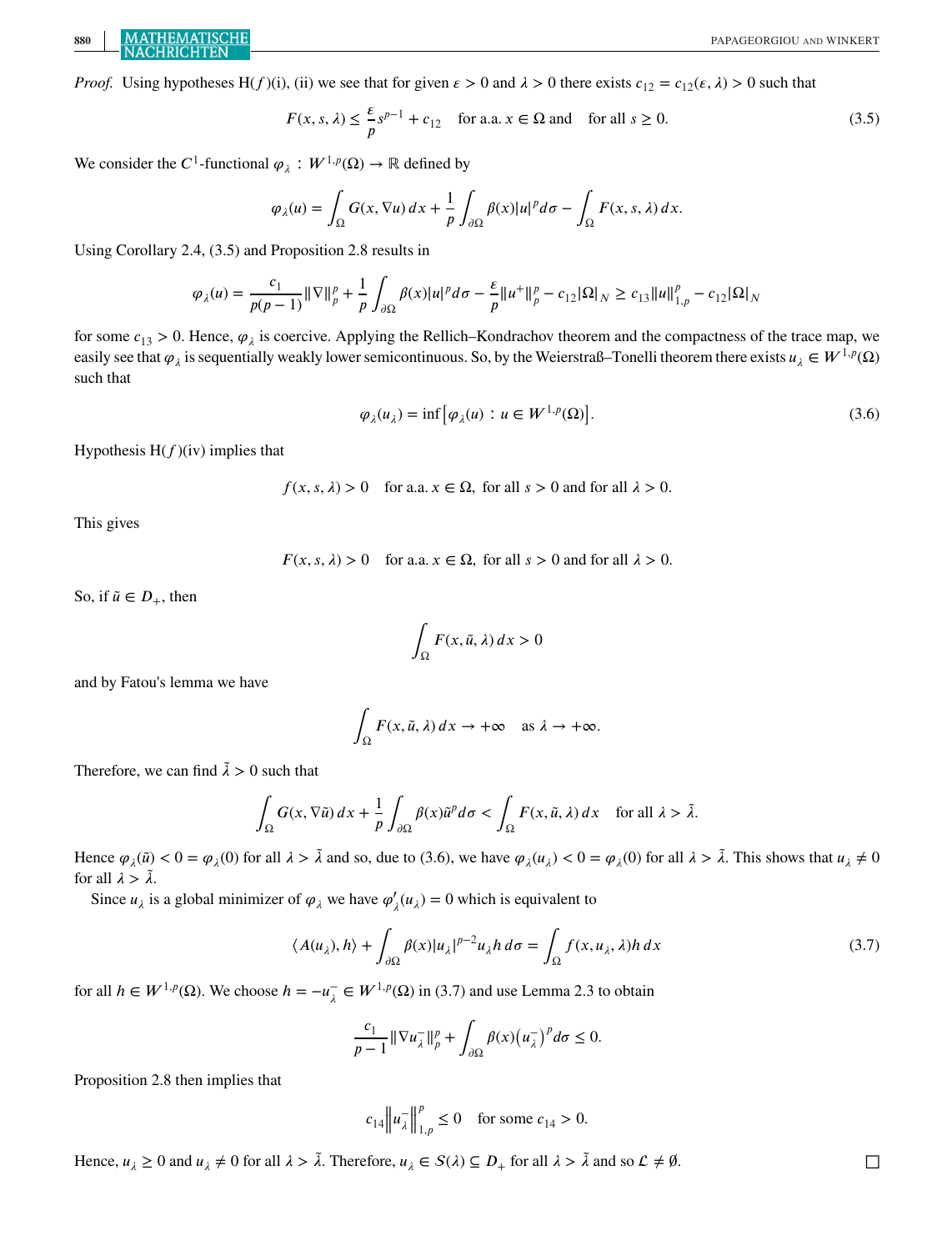#### **Proposition 3.5.** *If hypotheses H(a), H(f) hold and*  $\lambda \in \mathcal{L}$ , then  $(\lambda, +\infty) \subset \mathcal{L}$ .

*Proof.* Let  $\mu > \lambda$  and let  $u_{\lambda} \in S(\lambda) \subseteq D_+$ . We introduce the following truncation perturbation of the right-hand side nonlinearity in  $(P_\lambda)$ 

$$
k_{\mu}(x,s) = \begin{cases} f(x, u_{\lambda}(x), \mu) + (u_{\lambda}(x))^{p-1} & \text{if } s < u_{\lambda}(x), \\ f(x, s, \mu) + s^{p-1} & \text{if } u_{\lambda}(x) \le s. \end{cases}
$$
(3.8)

It is easy to see that this is a Carathéodory function. Furthermore, we set  $K_\mu(x, s) = \int_0^s k_\mu(x, t) dt$  and consider the  $C^1$ -functional  $\hat{\varphi}_u : W^{1,p}(\Omega) \to \mathbb{R}$  defined by

$$
\hat{\varphi}_{\mu}(u) = \int_{\Omega} G(x, \nabla u) dx + \frac{1}{p} ||u||_{p}^{p} + \frac{1}{p} \int_{\partial \Omega} \beta(x) |u|^{p} d\sigma - \int_{\Omega} k_{\mu}(x, u_{\mu}) dx.
$$

As we did in Proposition 3.4 for the functional  $\varphi_{\lambda}$ , we can show that  $\hat{\varphi}_{\mu}$  is coercive and sequentially weakly lower semicontinuous. Therefore, there exists a global minimizer  $u_{\mu} \in W^{1,p}(\Omega)$  of  $\hat{\varphi}_{\mu}$ , that is,

$$
\hat{\varphi}_{\mu}(u_{\mu}) = \inf \left[ \hat{\varphi}_{\mu}(u) : u \in W^{1,p}(\Omega) \right].
$$

Hence,  $\hat{\varphi}'_{\mu}(u_{\mu})=0$  which means

$$
\langle A(u_{\mu}), h \rangle + \int_{\Omega} |u_{\mu}|^{p-2} u_{\mu} h \, dx + \int_{\partial \Omega} \beta(x) |u_{\mu}|^{p-2} u_{\mu} h \, d\sigma = \int_{\Omega} k_{\mu}(x, u_{\mu}) h \, dx \tag{3.9}
$$

for all  $h \in W^{1,p}(\Omega)$ . We choose  $h = (u_{\lambda} - u_{\mu})^+ \in W^{1,p}(\Omega)$  in (3.9). This along with (3.8), hypothesis H(f)(iv) and the fact that  $u_{\lambda} \in S(\lambda)$  yields

$$
\langle A(u_{\mu}), (u_{\lambda} - u_{\mu})^{+} \rangle + \int_{\Omega} |u_{\mu}|^{p-2} u_{\mu} (u_{\lambda} - u_{\mu})^{+} dx + \int_{\partial \Omega} \beta(x) |u_{\mu}|^{p-2} u_{\mu} (u_{\lambda} - u_{\mu})^{+} d\sigma
$$
  
\n
$$
= \int_{\Omega} \left[ f(x, u_{\lambda}, \mu) + u_{\lambda}^{p-1} \right] (u_{\lambda} - u_{\mu})^{+} dx
$$
  
\n
$$
\geq \int_{\Omega} \left[ f(x, u_{\lambda}, \lambda) + u_{\lambda}^{p-1} \right] (u_{\lambda} - u_{\mu})^{+} dx
$$
  
\n
$$
= \langle A(u_{\lambda}), (u_{\lambda} - u_{\mu})^{+} \rangle + \int_{\Omega} u_{\lambda}^{p-1} (u_{\lambda} - u_{\mu})^{+} dx + \int_{\partial \Omega} \beta(x) u_{\lambda}^{p-1} (u_{\lambda} - u_{\mu})^{+} d\sigma.
$$

This implies

$$
\left\langle A(u_\lambda) - A(u_\mu), (u_\lambda - u_\mu)^+ \right\rangle + \int_{\Omega} \left[ u_\lambda^{p-1} - |u_\mu|^{p-2} u_\mu \right] (u_\lambda - u_\mu)^+ dx + \int_{\partial \Omega} \beta(x) \left[ u_\lambda^{p-1} - |u_\mu|^{p-2} u_\mu \right] (u_\lambda - u_\mu)^+ d\sigma \le 0.
$$

Hence, due to Lemma 2.3 and hypotheses H( $\beta$ ),  $u_{\lambda} \le u_{\mu}$ . Then from (3.8) and (3.9) it follows that  $u_{\mu} \in S(\mu) \subseteq D_+$  which says that  $\mu \in \mathcal{L}$ . So we have proved that  $[\lambda, +\infty) \subseteq \mathcal{L}$ .

An interesting byproduct of the proof above is the following monotonicity result.

**Corollary 3.6.** *If hypotheses H(a), H(f), H(f) hold,*  $\lambda \in \mathcal{L}, u_{\lambda} \in S(\lambda)$  *and*  $\mu > \lambda$ , *then there exists*  $u_{\mu} \in S(\mu)$  *such that*  $u_{\lambda} \leq u_{\mu}$ . Proposition 3.5 implies that

$$
(\lambda^*, +\infty) \subseteq \mathcal{L} \subseteq [\lambda^*, +\infty). \tag{3.10}
$$

Next we show that problem (P<sub> $\lambda$ </sub>) has multiple solutions for all  $\lambda > \lambda^*$ .

**Proposition 3.7.** If hypotheses H(a), H( $\beta$ ), H(f) hold and  $\lambda > \lambda^*$ , then problem  $(P_\lambda)$  has at least two positive solutions  $u_\lambda$ ,  $\hat{u}_{\lambda} \in D_{+}.$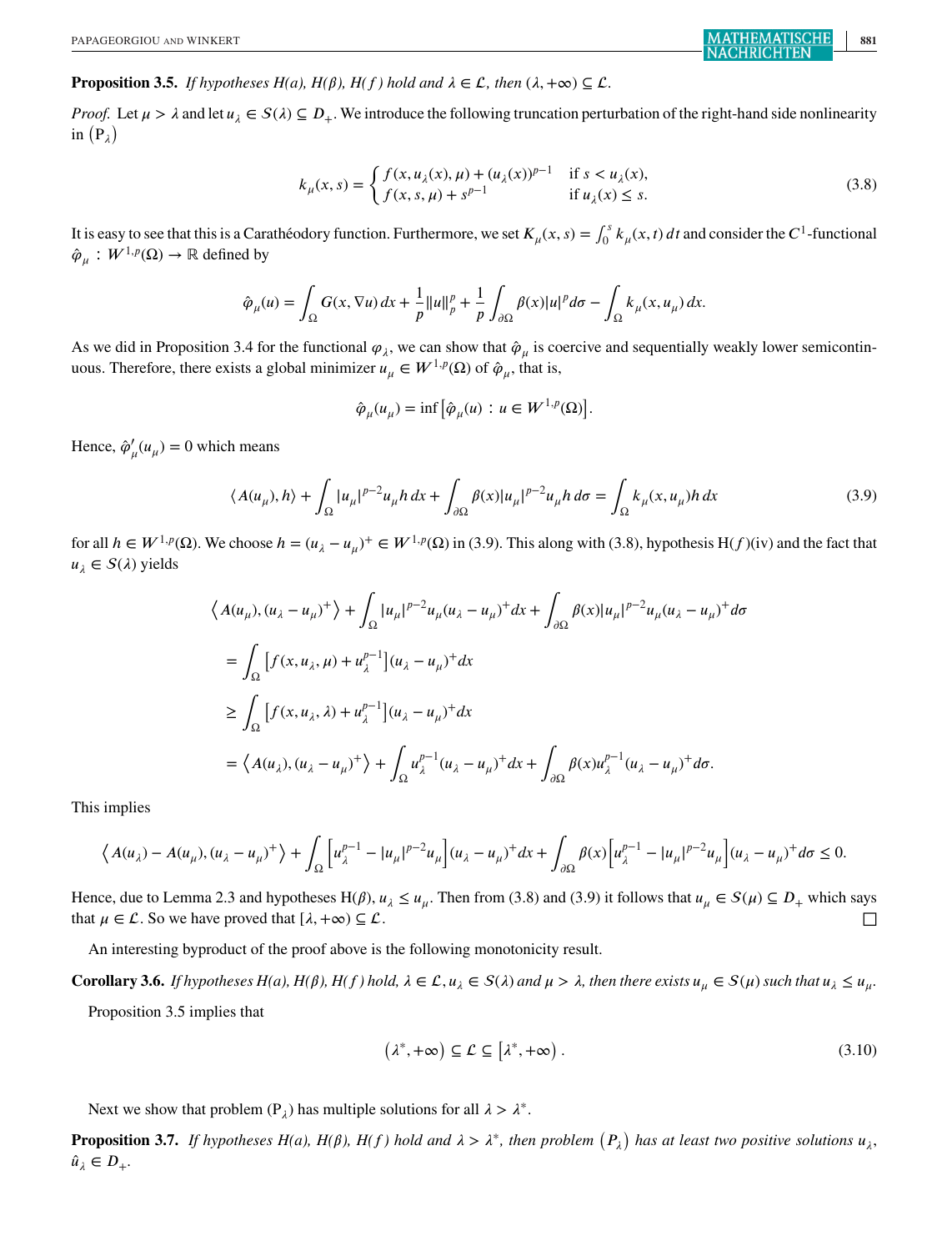*Proof.* Let  $\lambda^* < \tau < \lambda < \mu$ . From (3.10) we know that  $\tau, \mu \in \mathcal{L}$  and applying Corollary 3.6 there exist  $u_\tau \in S(\tau) \subseteq D_+$  and  $u_{\mu} \in S(\mu) \subseteq D_+$  such that

$$
u_\tau \leq u_\mu, \quad u_\tau \neq u_\mu.
$$

We introduce the following truncation perturbation of the right-hand side nonlinearity of problem  $(P_i)$ 

$$
e_{\lambda}(x,s) = \begin{cases} f(x, u_{\tau}(x), \lambda) + (u_{\tau}(x))^{p-1} & \text{if } s < u_{\tau}(x), \\ f(x, s, \lambda) + s^{p-1} & \text{if } u_{\tau}(x) \le s \le u_{\mu}(x), \\ f(x, u_{\mu}(x), \lambda) + (u_{\mu}(x))^{p-1} & \text{if } u_{\mu}(x) < s, \end{cases}
$$
(3.11)

which is a Carathéodory function. Setting  $E_{\lambda}(x, s) = \int_0^s e_{\lambda}(x, t) dt$  we then introduce the C<sup>1</sup>-functional  $\psi_{\lambda}: W^{1,p}(\Omega) \to \mathbb{R}$ defined by

$$
\psi_{\lambda}(u) = \int_{\Omega} G(x, \nabla u) dx + \frac{1}{p} ||u||_{p}^{p} + \frac{1}{p} \int_{\partial \Omega} \beta(x) |u|^{p} d\sigma - \int_{\Omega} E_{\lambda}(x, u) dx.
$$

From (3.11) and hypotheses H( $\beta$ ) we see that  $\psi_{\lambda}$  is coercive. Moreover, the Rellich–Kondrachov theorem and the compactness of the trace operator imply that  $\psi_{\lambda}$  is sequentially weakly lower semicontinuous. Hence, we find  $u_{\lambda} \in W^{1,p}(\Omega)$  such that

$$
\psi_{\lambda}(u_{\lambda}) = \inf \left[ \psi_{\lambda}(u) : u \in W^{1,p}(\Omega) \right]. \tag{3.12}
$$

From (3.12) we have  $\psi'_{\lambda}(u_{\lambda})=0$  which gives

$$
\langle A(u_{\lambda}), h \rangle + \int_{\Omega} |u_{\lambda}|^{p-2} u_{\lambda} h \, dx + \int_{\partial \Omega} \beta(x) |u_{\lambda}|^{p-2} u_{\lambda} h \, d\sigma = \int_{\Omega} e_{\lambda}(x, u_{\lambda}) h \, dx. \tag{3.13}
$$

We choose  $h = (u_{\lambda} - u_{\mu})^+ \in W^{1,p}(\Omega)$  in (3.13). Then using (3.11), hypothesis H(f)(iv) and  $u_{\mu} \in S(\mu)$  we obtain

$$
\langle A(u_{\lambda}), (u_{\lambda} - u_{\mu})^{+} \rangle + \int_{\Omega} u_{\lambda}^{p-1} (u_{\lambda} - u_{\mu})^{+} dx + \int_{\partial\Omega} \beta(x) u_{\lambda}^{p-1} (u_{\lambda} - u_{\mu})^{+} d\sigma
$$
  
\n
$$
= \int_{\Omega} \left[ f(x, u_{\mu}, \lambda) + u_{\mu}^{p-1} \right] (u_{\lambda} - u_{\mu})^{+} dx
$$
  
\n
$$
\leq \int_{\Omega} \left[ f(x, u_{\mu}, \mu) + u_{\mu}^{p-1} \right] (u_{\lambda} - u_{\mu})^{+} dx
$$
  
\n
$$
= \langle A(u_{\mu}), (u_{\lambda} - u_{\mu})^{+} \rangle + \int_{\Omega} u_{\mu}^{p-1} (u_{\lambda} - u_{\mu})^{+} dx + \int_{\partial\Omega} \beta(x) u_{\mu}^{p-1} (u_{\lambda} - u_{\mu})^{+} d\sigma.
$$

This gives

$$
\left\langle A(u_\lambda) - A(u_\mu), (u_\lambda - u_\mu)^+ \right\rangle + \int_{\Omega} \left[ u_\lambda^{p-1} - u_\mu^{p-1} \right] (u_\lambda - u_\mu)^+ dx + \int_{\partial \Omega} \beta(x) \left[ u_\lambda^{p-1} - u_\mu^{p-1} \right] (u_\lambda - u_\mu)^+ d\sigma \le 0.
$$

Then Lemma 2.3 and hypotheses H( $\beta$ ) imply that  $u_{\lambda} \leq u_{\mu}$ . If we choose  $h = (u_{\tau} - u_{\lambda})^+ \in W^{1,p}(\Omega)$  and reason as above, we obtain  $u_{\tau} \leq u_{\lambda}$ . So we have proved that

$$
u_{\lambda} \in [u_{\tau}, u_{\mu}], \quad u_{\lambda} \notin \{u_{\tau}, u_{\mu}\},\tag{3.14}
$$

see hypothesis H(f)(iv). Then from (3.13), (3.14) and (3.11) it follows that  $u_{\lambda} \in S(\lambda) \subseteq D_+$ . We have

$$
-\operatorname{div} a(x, \nabla u_{\tau}(x)) = f(x, u_{\tau}(x), \tau) =: h_1(x) \quad \text{for a.a. } x \in \Omega,
$$
  

$$
-\operatorname{div} a(x, \nabla u_{\lambda}(x)) = f(x, u_{\lambda}(x), \lambda) =: h_2(x) \quad \text{for a.a. } x \in \Omega,
$$
  

$$
-\operatorname{div} a(x, \nabla u_{\mu}(x)) = f(x, u_{\mu}(x), \mu) =: h_3(x) \quad \text{for a.a. } x \in \Omega.
$$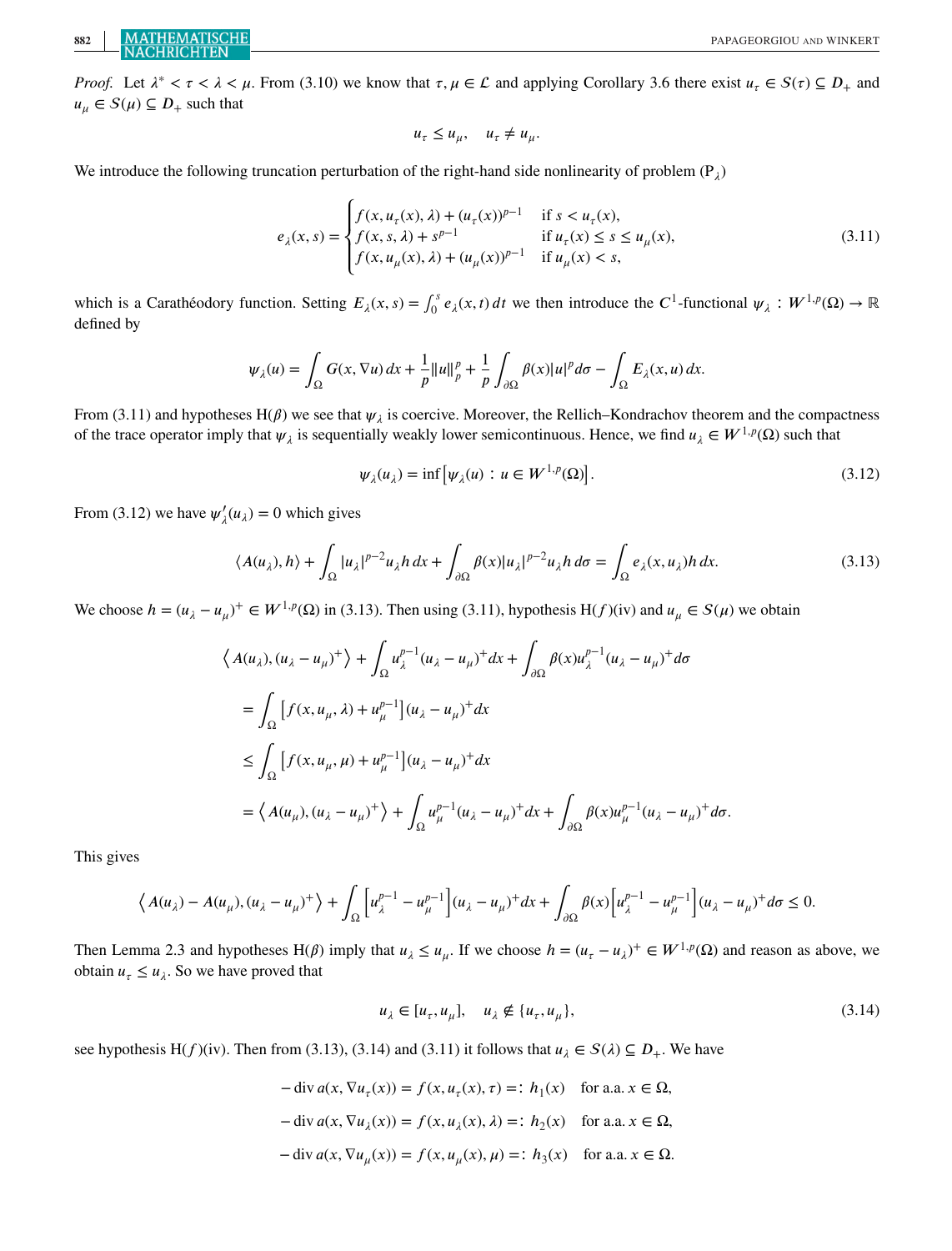Note that (3.14) and hypothesis  $H(f)(iv)$  imply that

$$
h_1 \le h_2 \le h_3
$$
,  $h_1 \ne h_2$ ,  $h_2 \ne h_3$ .

Furthermore, we have

$$
\left. \frac{\partial u_{\tau}}{\partial n_{a}} \right|_{\partial \Omega} < 0, \quad \left. \frac{\partial u_{\lambda}}{\partial n_{a}} \right|_{\partial \Omega} < 0, \quad \left. \frac{\partial u_{\mu}}{\partial n_{a}} \right|_{\partial \Omega} < 0
$$

since  $u_{\tau}, u_{\lambda}, u_{\mu} \in D_+$ . Thus, we can apply Proposition 2.10 and obtain

$$
u_{\lambda} - u_{\tau} \in \hat{D}_{+} \quad \text{and} \quad u_{\mu} - u_{\lambda} \in \hat{D}_{+}.
$$

Consider now the C<sup>1</sup>-functional  $\varphi_{\lambda}$  introduced in the proof of Proposition 3.4. From (3.11) we see that

$$
\psi_{\lambda} = \varphi_{\lambda} + \hat{\xi}_{\lambda}
$$
 on  $[u_{\tau}, u_{\mu}]$  with  $\hat{\xi}_{\lambda} \in \mathbb{R}$ .

Then, due to (3.15), we see that  $u_{\lambda}$  is a local  $C^1(\overline{\Omega})$ -minimizer of  $\varphi_{\lambda}$  and so,

$$
u_{\lambda} \text{ is a local } W^{1,p}(\Omega) \text{-minimizer of } \varphi_{\lambda}, \tag{3.16}
$$

see Proposition 2.6. Hypothesis H(f)(iii) implies that for a given  $\epsilon > 0$  there exists  $\delta = \delta(\epsilon) > 0$  such that

$$
0 \le F(x, s, \lambda) \le \frac{\varepsilon}{p} s^p \quad \text{for a.a. } x \in \Omega \text{ and for all } 0 \le s \le \delta. \tag{3.17}
$$

Let  $u \in C^1(\overline{\Omega})$  with  $||u||_{C^1(\overline{\Omega})} \le \delta$ . Then from Corollary 2.4, (3.17) and Proposition 2.8 we see that

$$
\varphi_{\lambda}(u) \ge \frac{c_1}{p(p-1)} \|\nabla u\|_{p}^{p} + \frac{1}{p} \int_{\partial \Omega} \beta(x) |u|^{p} d\sigma - \frac{\varepsilon}{p} \|u\|_{p}^{p} \ge c_{15} \|u\|_{1,p}^{p} - \frac{\varepsilon}{p} \|u\|_{1,p}^{p}
$$

for some  $c_{15} > 0$ . Let  $\varepsilon \in (0, pc_{15})$ . Then we see that  $u = 0$  is a local  $C^1(\overline{\Omega})$ -minimizer of  $\varphi_\lambda$  and so, again due to Proposition 2.6,  $u = 0$  is a local  $W^{1,p}(\Omega)$ -minimizer of  $\varphi_{\lambda}$ .

We may assume, without any loss of generality, that  $0 = \varphi_\lambda(0) \leq \varphi_\lambda(u_\lambda)$ . The treatment is similar if the opposite inequality holds. Moreover, we assume that  $K_{\varphi_1}$  is finite, otherwise we already have an infinite number of positive solutions of problem (P<sub>i</sub>). From (3.16) it follows that there exists  $\rho \in (0, 1)$  small enough such that

$$
0 = \varphi_{\lambda}(0) \le \varphi_{\lambda}(u_{\lambda}) < \inf \left[ \varphi_{\lambda}(u) : \|u - u_{\lambda}\| = \rho \right] = m_{\lambda}, \quad \|u_{\lambda}\| > \rho,\tag{3.18}
$$

see Aizicovici–Papageorgiou–Staicu [1, Proof of Proposition 29]. Recall that  $\varphi_{\lambda}$  is coercive, see the proof of Proposition 3.4. Hence

$$
\varphi_{\lambda} \text{ satisfies the PS-condition.} \tag{3.19}
$$

From (3.18) and (3.19) we see that we can apply the mountain pass theorem stated as Theorem 2.1. This gives  $\hat{u}_\lambda \in W^{1,p}(\Omega)$ such that  $\hat{u}_{\lambda} \in K_{\varphi_{\lambda}}$  and  $m_{\lambda} \leq \varphi_{\lambda}(\hat{u}_{\lambda})$ . Hence,  $\hat{u}_{\lambda} \in S(\lambda) \subseteq D_+$  and due to (3.18) we obtain that  $\hat{u}_{\lambda} \notin \{0, u_{\lambda}\}\$  $\Box$ 

It is natural to ask whether the critical parameter  $λ^* > 0$  is admissible. The next proposition shows that  $λ^*$  is indeed admissible, that is,  $\lambda^* \in \mathcal{L}$ .

**Proposition 3.8.** *If hypotheses H(a), H(* $\beta$ *) and H(f) hold, then*  $\lambda^* \in \mathcal{L}$ *, that is,*  $\mathcal{L} = [\lambda^*, +\infty)$ *, see* (3.10)*.* 

*Proof.* Let  $\{\lambda_n\}_{n\geq 1} \subseteq (\lambda^*, +\infty)$  be a sequence such that  $\lambda_n \setminus \lambda^*$ . From the proof of Proposition 3.7 we see that we can find  $u_n \in S(\lambda_n) \subseteq D_+$  for  $n \in \mathbb{N}$  such that  $\{u_n\}_{n \geq 1}$  is decreasing. Since  $u_n \in S(\lambda_n)$  we have

$$
\langle A(u_n), h \rangle + \int_{\partial \Omega} \beta(x) u_n^{p-1} d\sigma = \int_{\Omega} f(x, u_n, \lambda_n) h \, dx \quad \text{for all } h \in W^{1, p}(\Omega). \tag{3.20}
$$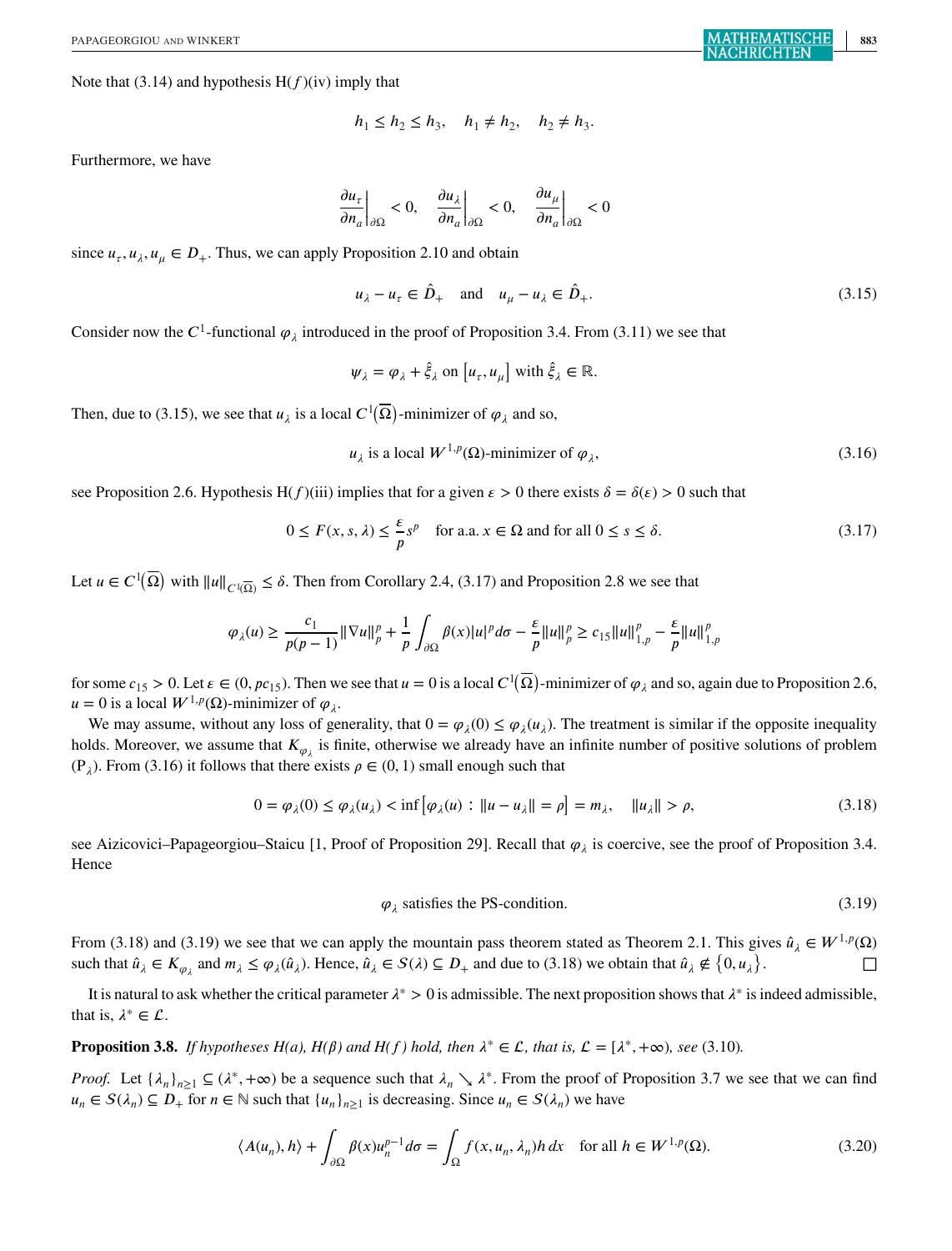We choose  $h = u_n \in W^{1,p}(\Omega)$  in (3.20). Then, from Lemma 2.3, hypothesis H(f)(i) and since  $0 \le u_n \le u_1$  for all  $n \in \mathbb{N}$ , we obtain

$$
\frac{c_1}{p-1} \|\nabla u_n\|_p^p + \int_{\partial\Omega} \beta(x) u_n^p \, d\sigma \le c_{16} \quad \text{for some } c_{16} > 0 \text{ and for all } n \in \mathbb{N}.
$$

Hence

$$
\{u_n\}_{n\geq 1} \subseteq W^{1,p}(\Omega) \text{ is bounded},\tag{3.21}
$$

see Proposition 2.8. So, we may assume that

$$
u_n \stackrel{w}{\rightarrow} u_{\lambda^*}
$$
 in  $W^{1,p}(\Omega)$  and  $u_n \rightarrow u_{\lambda^*}$  in  $L^p(\Omega)$  and  $L^p(\partial\Omega)$ . (3.22)

From (3.21) and Winkert [23] we see that there exists  $c_{17} > 0$  such that  $||u_n||_{\infty} \le c_{17}$  for all  $n \in \mathbb{N}$ . Then from Lieberman [16] we know that we can find  $\alpha' \in (0, 1)$  and  $c_{18} > 0$  such that

$$
u_n \in C^{1,\alpha'}(\overline{\Omega}) \quad \text{and} \quad \|u_n\|_{C^{1,\alpha'}(\overline{\Omega})} \le c_{18} \quad \text{for all } n \in \mathbb{N}.
$$

From the compact embedding  $C^{1,a'}(\overline{\Omega})$  into  $C^1(\overline{\Omega})$  and from (3.22) as well as (3.23) it follows that

$$
u_n \to u_{\lambda^*} \text{ in } C^1(\overline{\Omega}). \tag{3.24}
$$

Hypothesis H(f)(iii) implies that for a given  $\epsilon > 0$  there exists  $\delta = \delta(\epsilon) > 0$  such that

$$
0 \le f(x, s, \lambda_1)s \le \varepsilon s^p
$$
 for a.a.  $x \in \Omega$  and for all  $0 \le s \le \delta$ .

Then, by hypothesis  $H(f)(iv)$  we obtain

$$
0 \le f(x, s, \lambda_n) s \le \varepsilon s^p \quad \text{for a.a. } x \in \Omega, \text{ for all } 0 \le s \le \delta \text{ and for all } n \in \mathbb{N}.
$$

Suppose that  $u_{\lambda^*} = 0$ . From (3.24) we see that there exists  $n_0 \in \mathbb{N}$  such that

$$
u_n(x) \in (0, \delta] \quad \text{for all } x \in \overline{\Omega} \text{ and for all } n \ge n_0. \tag{3.26}
$$

So, if we choose  $h = u_n \in D_+$  in (3.20), we obtain, due to (3.25) and (3.26), that

$$
\frac{c_1}{p-1} \|\nabla u_n\|_p^p + \int_{\Omega} \beta(x) u_n^p \, d\sigma \le \frac{\varepsilon}{p} \|u_n\|_p^p \quad \text{for all } n \ge n_0.
$$

Hence  $c_{19} || u_n ||_{1,p}^p \le \varepsilon || u_n ||_{1,p}^p$  for all  $n \ge n_0$  and for some  $c_{19} > 0$ . Therefore,  $c_{19} \le \varepsilon$ . Since  $\varepsilon > 0$  is arbitrary, letting  $\varepsilon \searrow 0$ , we reach a contradiction. Thus,  $u_{\lambda^*} \neq 0$ . If we pass to the limit in (3.20) as  $n \to \infty$  and use (3.24), then we conclude that  $u_{\lambda^*} \in S(\lambda^*) \subseteq D_+$  and so  $\lambda^* \in \mathcal{L}$ .

So we can state our first theorem. This is a bifurcation-type result describing the changes in the set of positive solutions as the parameter  $\lambda > 0$  varies.

**Theorem 3.9.** *If hypotheses H(a), H(* $\beta$ *) and H(f) hold, then there exists*  $\lambda^* > 0$  *such that the following is satisfied:* 

- **(a)** *problem*  $(P_{\lambda})$  *has at least two positive solutions*  $u_{\lambda}, \hat{u}_{\lambda} \in D_{+}$  *for all*  $\lambda > \lambda^{*}$ ;
- **(b)** *problem*  $(P_{\lambda})$  *has at least one positive solution*  $u_{\lambda^*} \in D_+$  *for*  $\lambda = \lambda^*$ ;
- **(c)** *problem*  $(P_{\lambda})$  *has no positive solution for all*  $\lambda \in (0, \lambda^*)$ *;*

*Remark* 3.10. Hypothesis H( $\beta$ ) leaves out the Neumann problem of our considerations, that is, the case  $\beta \equiv 0$ . Indeed, under hypotheses H(f), problem  $(P_i)$  with  $\beta \equiv 0$  and  $\lambda > 0$  cannot have positive solutions. In order to see this, suppose we could find a positive solution  $u_{\lambda}$ . Then, as before, using the nonlinear regularity theory and the nonlinear maximum principle, we can show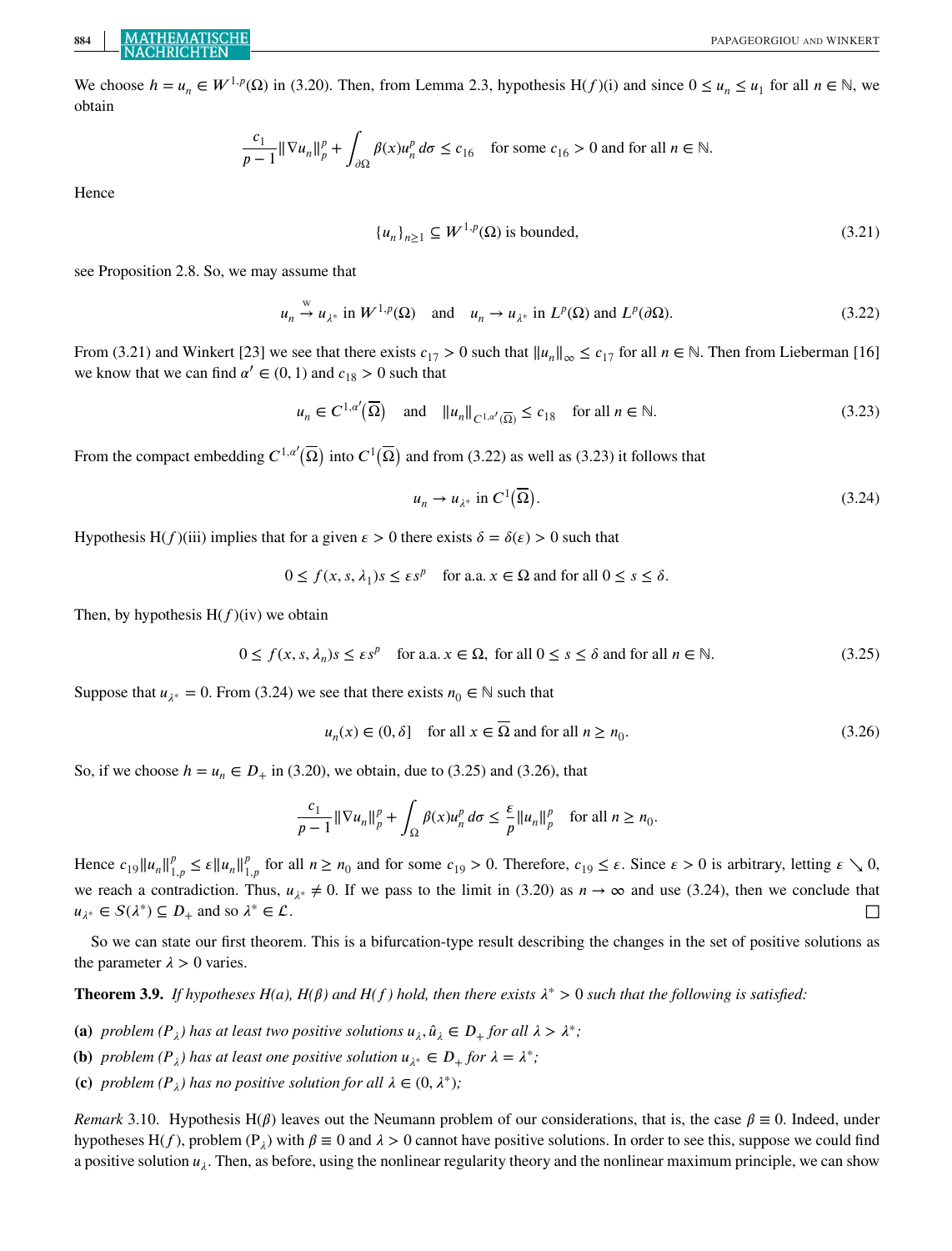that  $u_{\lambda} \in D_{+}$ . Moreover

$$
\langle A(u_{\lambda}), h \rangle = \int_{\Omega} f(x, u_{\lambda}, \lambda) h \, dx \quad \text{for all } h \in W^{1, p}(\Omega).
$$

Choosing  $h \equiv 1 \in W^{1,p}(\Omega)$  gives

$$
\int_{\Omega} f(x, u_{\lambda}, \lambda) dx = 0.
$$

Since  $u_{\lambda} \in D_+$  we get  $0 < m_{\lambda} = \min_{\lambda} u_{\lambda}$  and then for  $\tau < \lambda$  we have

$$
\int_{\Omega} f(x, m_{\lambda}, \tau) dx < 0,
$$

see hypothesis  $H(f)(iv)$ , a contradiction. So, the Neumann problem cannot have positive solutions.

In the last part of this section we show that problem  $(P_{\lambda})$  has a smallest positive solution  $u_{\lambda}^{*} \in D_{+}$  for every  $\lambda \in \mathcal{L}$  and we investigate the monotonicity and continuity properties of the map  $\lambda \to u_{\lambda}^*$ .

First we prove the existence of a smallest positive solution  $u_{\lambda}^* \in D_+$  for every  $\lambda \in \mathcal{L}$ .

**Proposition 3.11.** *If hypotheses H(a), H(* $\beta$ *) and H(f) hold, then problem* ( $P_\lambda$ ) admits a smallest positive solution  $u^*_\lambda \in D_+$  for *every*  $\lambda \in \mathcal{L}$ .

*Proof.* From Papageorgiou–Rădulescu–Repovš [20, see the proof of Proposition 7] we know that  $S(\lambda)$  is downward directed, that is, if  $u, \hat{u} \in S(\lambda)$ , then there exists  $\tilde{u} \in S(\lambda)$  such that  $\tilde{u} \le u$  and  $\tilde{u} \le \hat{u}$ . Invoking Lemma 3.10 of Hu–Papageorgiou [15] there exists a decreasing sequence  ${u_n}_{n \geq 1} \subseteq S(\lambda)$  such that inf  $S(\lambda) = \inf_{n \geq 1} u_n$ . We have  $0 \leq u_n \leq u_1 \in D_+$  for all  $n \in \mathbb{N}$  and

$$
\langle A(u_n), h \rangle + \int_{\partial \Omega} \beta(x) u_n^{p-1} h \, dx = \int_{\Omega} f(x, u_n, \lambda) h \, dx \tag{3.27}
$$

for all  $h \in W^{1,p}(\Omega)$  and for all  $n \in \mathbb{N}$ . Choosing  $h = u_n \in D_+$  and using Lemma 2.3, Proposition 2.8 as well as hypothesis  $H(f)(i)$  we easily see that

$$
\{u_n\}_{n\geq 1} \subseteq W^{1,p}(\Omega) \text{ is bounded.}
$$
\n
$$
(3.28)
$$

As in the proof Proposition 3.8, using (3.28) and the nonlinear regularity theory, we obtain, at least for a subsequence, that

$$
u_n \to u_\lambda^* \quad \text{in } C^1(\overline{\Omega}) \text{ as } n \to \infty. \tag{3.29}
$$

Again, as in the proof of Proposition 3.8, using hypothesis H(f)(iii) and (3.29), we show that  $u^*_{\lambda} \neq 0$ . Then, if we pass to the limit in (3.27) as  $n \to \infty$  and use (3.29), we infer that  $u_{\lambda}^* \in S(\lambda) \subseteq D_+$ . Therefore,  $u_{\lambda}^* = \inf S(\lambda)$ . □

Next we consider the map  $\gamma : \mathcal{L} \to C^1(\overline{\Omega})$  defined by

$$
\gamma(\lambda) = u_{\lambda}^*
$$
 for all  $\lambda \in \mathcal{L} = [\lambda^*, +\infty)$ .

**Proposition 3.12.** If hypotheses  $H(a)$ ,  $H(\beta)$  and  $H(f)$  hold, then the map  $\gamma$  is strictly increasing in the sense that  $\lambda < \mu$  implies  $u_{\mu}^* - u_{\lambda}^* \in \hat{D}_+$ . Moreover,  $\gamma$  is left continuous on  $\mathcal{L}_0 = (\lambda^*, +\infty)$ .

*Proof.* Let  $\lambda \in \mathcal{L}$  and let  $\mu > \lambda$ . Then  $\mu \in \mathcal{L}$ . We consider  $u^*_{\mu} \in S(\mu) \subseteq D_+$  which is the minimal positive solution of problem  $(P_\mu)$ . According to Corollary 3.6 there exists  $u_\lambda \in S \subseteq D_+$  such that  $u_\lambda \le u_\mu^*$ . Hence,  $u_\lambda^* \le u_\mu^*$ . In fact, as in the proof of Proposition 3.7, using Proposition 2.10, we can show that  $u^*_{\mu} - u^*_{\lambda} \in \hat{D}_+$ .

Now we prove the left continuity of  $\gamma$  on  $\mathcal{L}_0 = (\lambda^*, +\infty)$ . So, suppose that  $\lambda_n \to \lambda^-$  with  $\lambda_n > \lambda^*$  for all  $n \in \mathbb{N}$ . We have  $u_{\lambda_n}^* \le u_{\lambda}^*$  for all  $n \in \mathbb{N}$ . As in the proof of Proposition 3.8, we can show that

$$
u_{\lambda_n}^* \to \tilde{u}_\lambda \quad \text{in } C^1(\overline{\Omega}). \tag{3.30}
$$

If  $\tilde{u}_{\lambda} \neq u_{\lambda}^*$ , then we can find  $z_0 \in \overline{\Omega}$  such that  $u_{\lambda}^*(z_0) < \tilde{u}_{\lambda}(z_0)$ . From (3.30) we see that  $u_{\lambda}^*(z_0) < u_{\lambda_n}^*(z_0)$  for all  $n \ge n_0$  which contradicts the monotonicity of  $\gamma$ .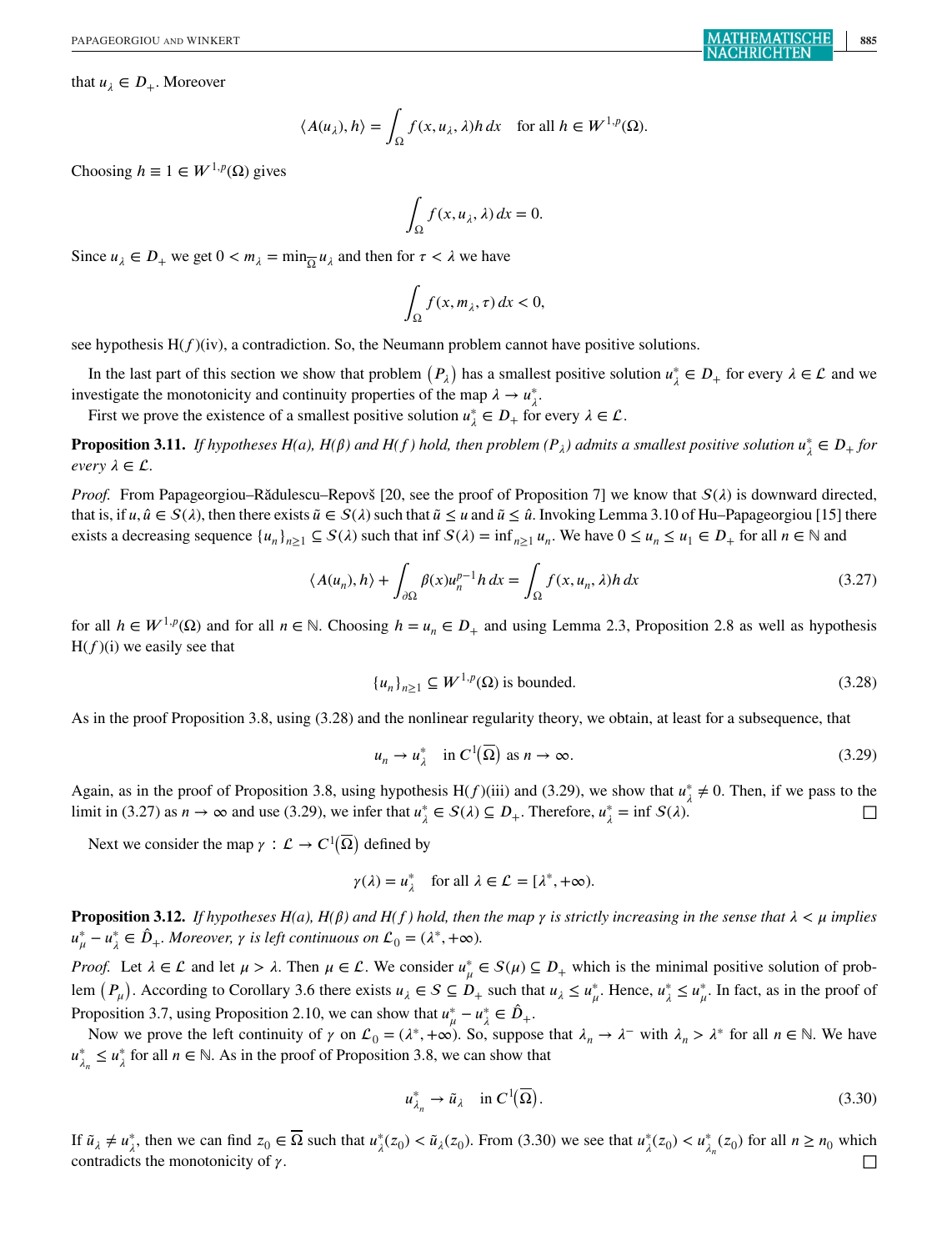# **886 MATHEMATISCHE** PAPAGEORGIOU AND WINKERT

## **4 NODAL SOLUTIONS**

In this section we are interested in the existence of nodal solutions for problem  $(P_{\lambda})$ . In order to do this, we need to impose the conditions on  $f(x, \cdot)$  on all of ℝ. So, we introduce the following bilateral version of hypothesis H(f).

 $H(f)$ <sub>1</sub>:  $f: \Omega \times \mathbb{R} \times (0, +\infty) \to \mathbb{R}$  is a function such that  $(x, s) \to f(x, s, \lambda)$  is a Carathéodory function for every  $\lambda > 0$ ,  $f(x, 0, \lambda) = 0$  for a.a.  $x \in \Omega$ , for all  $\lambda > 0$  and

(i) for every  $\rho > 0$  and every  $\lambda_0 > 0$  there exists  $a_\rho^{\lambda_0} \in L^\infty(\Omega)$  such that

$$
0 \le f(x, s, \lambda) \le a_{\rho}^{\lambda_0}(x) \quad \text{ for a.a. } x \in \Omega, \quad \text{ for all } |s| \le \rho \text{ and for all } 0 < \lambda \le \lambda_0;
$$

(ii) for every  $\lambda > 0$  there holds

$$
\lim_{s \to \pm \infty} \frac{f(x, s, \lambda)}{|s|^{p-2} s} = 0 \quad \text{uniformly for a.a. } x \in \Omega;
$$

(iii) for every  $\lambda > 0$  there holds

$$
\lim_{s \to 0} \frac{f(x, s, \lambda)}{|s|^{p-2} s} = 0 \quad \text{uniformly for a.a. } x \in \Omega;
$$

**(iv)**

- $s \to f(x, s, \lambda)$  is nondecreasing on ℝ for a.a.  $x \in \Omega$  and for every  $\lambda > 0$ ;
- $\lambda \to f(x, s, \lambda)$  is strictly increasing (resp. strictly decreasing) for a.a.  $x \in \Omega$  and for all  $s > 0$  (resp.  $s < 0$ );
- $f(x, s, \lambda) \to 0$  as  $\lambda \to 0^+$  uniformly for a.a.  $x \in \Omega$  and for all  $x \in K \subseteq \mathbb{R}$  with K being compact; moreover  $f(x, s, \lambda) \rightarrow +\infty$  (resp.  $-\infty$ ) as  $\lambda \rightarrow +\infty$  for a.a.  $x \in \Omega$  and for all  $s > 0$  (resp.  $s < 0$ ).

The new conditions also apply on the negative semiaxis ( $-\infty$ , 0]. So, working as in the first part of this section, we can have a bifurcation-type result for negative solutions of  $(P_1)$ . More precisely, let

 $\tilde{\mathcal{L}} = \{ \lambda > 0 : \text{ problem } (\mathbf{P}_{\lambda}) \text{ has a negative solution} \},$ 

 $\tilde{S}(\lambda) = \{u : u \text{ is a negative solution of problem } (P_{\lambda})\}.$ 

Then there exists  $\tilde{\lambda}^* > 0$  such that

$$
\tilde{\mathcal{L}} = \begin{bmatrix} \tilde{\lambda}^*, +\infty \end{bmatrix}, \quad \tilde{S}(\lambda) \subseteq -D_+ \quad \text{for all } \lambda \in \tilde{\mathcal{L}},
$$

problem  $(P_{\lambda})$  has two negative solutions for all  $\lambda > \tilde{\lambda}^*$  and problem  $(P_{\lambda})$  admits a greatest negative solution  $v_{\lambda}^* \in \tilde{S}(\lambda) \subseteq -D_+$ for every  $\lambda \in \mathcal{L}$ .

Let  $\lambda_0^* = \max\{\lambda^*, \tilde{\lambda}^*\}$ . Then problem  $(P_{\lambda})$  has a smallest positive solution  $u_{\lambda}^* \in D_+$  and a greatest negative solution  $v_{\lambda}^* \in -D_+$  for all  $\lambda \geq \lambda_0^*$ . Using them we can generate a nodal solution when  $\lambda \geq \lambda_0^*$  is large enough.

**Theorem 4.1.** If hypotheses H(a), H( $\beta$ ) and H(f)<sub>1</sub> hold, then there exists  $\lambda_1^* \geq \lambda_0^*$  such that problem  $(P_\lambda)$  admits a nodal *solution*  $y_{\lambda} \in [v_{\lambda}^*, u_{\lambda}^*] \cap C^1(\overline{\Omega})$  *for all*  $\lambda \geq \lambda_1^*$ .

*Proof.* We consider the following truncation perturbation of the right-hand side nonlinearity of problem  $(P_{\lambda})$ 

$$
\hat{f}_{\lambda}(x,s) = \begin{cases}\nf(x,v_{\lambda}^*(x),\lambda) + |v_{\lambda}^*(x)|^{p-2}(x)|v_{\lambda}^*(x) & \text{if } s < v_{\lambda}^*(x), \\
f(x,s,\lambda) + |s|^{p-2}s & \text{if } v_{\lambda}^*(x) \le s \le u_{\lambda}^*(x), \\
f(x,u_{\lambda}^*(x),\lambda) + (u_{\lambda}^*(x))^{p-1} & \text{if } u_{\lambda}^*(x) < s.\n\end{cases} \tag{4.1}
$$

Of course,  $\hat{f}_\lambda : \Omega \times \mathbb{R} \to \mathbb{R}$  is a Carathéodory function for every  $\lambda \geq \lambda_0^*$ . We set  $\hat{F}_\lambda(x, s) = \int_0^s \hat{f}_\lambda(x, t) dt$  and consider the  $C^1$ -functional  $\hat{\psi}_\lambda : W^{1,p}(\Omega) \to \mathbb{R}$  defined by

$$
\hat{\psi}_{\lambda}(u) = \int_{\Omega} G(x, \nabla u) dx + \frac{1}{p} ||u||_{p}^{p} + \frac{1}{p} \int_{\partial \Omega} \beta(x) |u|^{p} d\sigma - \int_{\Omega} \hat{F}_{\lambda}(x, u) dx.
$$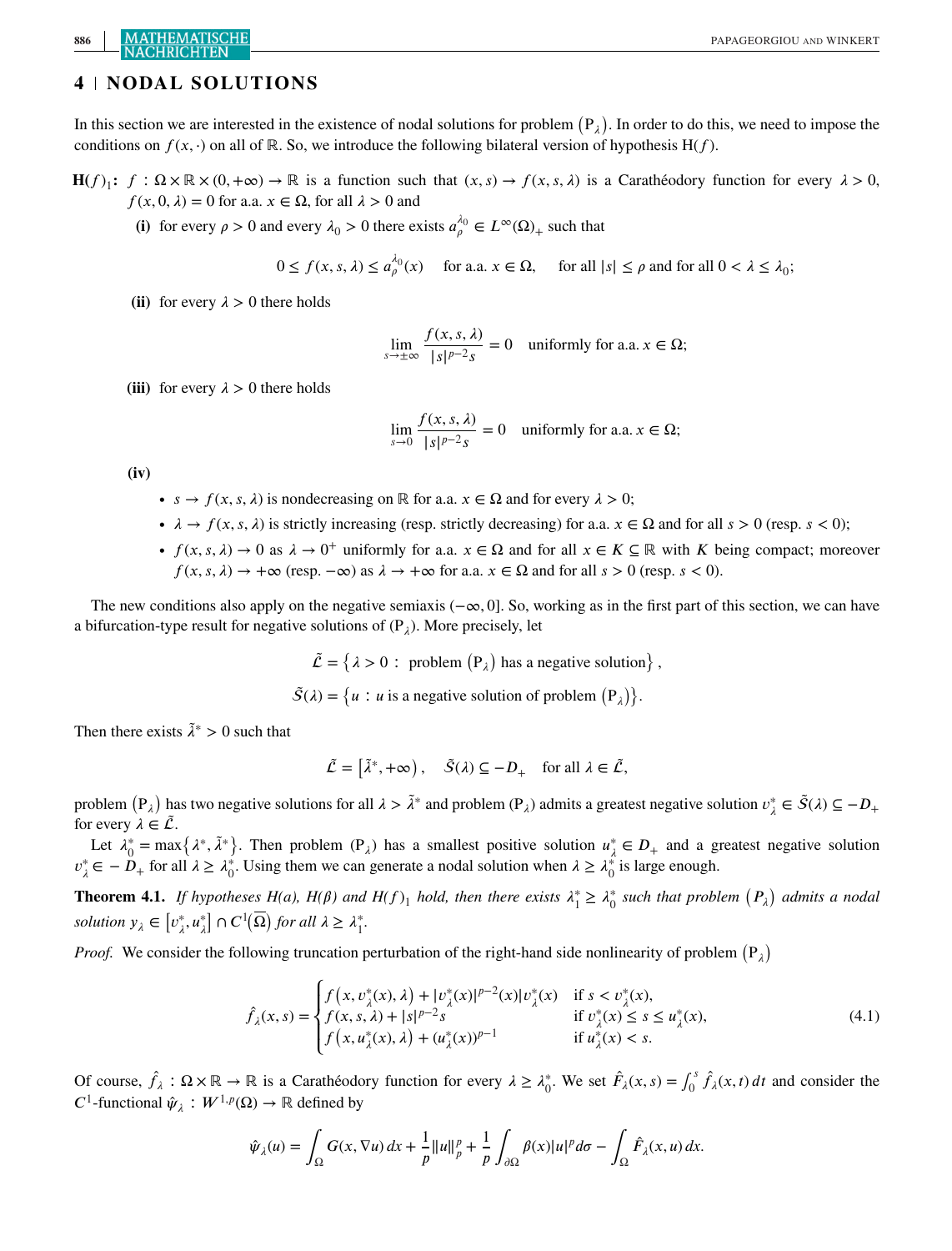Furthermore, let  $\hat{f}^{\pm}_{\lambda}$  be the positive and negative truncations of  $\hat{f}_{\lambda}(x, \cdot)$ , that is,  $\hat{f}^{\pm}_{\lambda}(x, s) = \hat{f}_{\lambda}(x, \pm s^{\pm})$ . Both are Carathéodory functions. We set  $\hat{F}^{\pm}_{\lambda}(x, s) = \int_0^s \hat{f}^{\pm}_{\lambda}(x, t) dt$  and consider the  $C^1$ -functionals  $\hat{\psi}^{\pm}_{\lambda}: W^{1, p}(\Omega) \to \mathbb{R}$  defined by

$$
\hat{\psi}_{\lambda}^{\pm}(u) = \int_{\Omega} G(x, \nabla u) dx + \frac{1}{p} ||u||_{p}^{p} + \frac{1}{p} \int_{\partial \Omega} \beta(x) |u|^{p} d\sigma - \int_{\Omega} \hat{F}_{\lambda}^{\pm}(x, u) dx.
$$

**Claim 1:**  $K_{\hat{\psi}_{\lambda}} \subseteq [v_{\lambda}^*, u_{\lambda}^*] \cap C^1(\overline{\Omega}), K_{\hat{\psi}^+} = \{0, u_{\lambda}^*\}, K_{\hat{\psi}_{\lambda}^-} = \{0, v_{\lambda}^*\}$  for all  $\lambda \geq \lambda_0^*$ <br>Let  $u \in K_{\hat{\psi}_{\lambda}}$ . Then

$$
\langle A(u), h \rangle + \int_{\Omega} |u|^{p-2} u h \, dx + \int_{\partial \Omega} \beta(x) |u|^{p-2} u h \, d\sigma = \int_{\Omega} \hat{f}_{\lambda}(x, u) h \, dx
$$

for all  $h \in W^{1,p}(\Omega)$ . First, let  $h = (u - u_{\lambda}^*)^+ \in W^{1,p}(\Omega)$  in the equality above. Applying (4.1) and the fact that  $u_{\lambda}^* \in S(\lambda)$  gives

$$
\langle A(u), (u - u_{\lambda}^*)^+ \rangle + \int_{\Omega} u^{p-1} (u - u_{\lambda}^*)^+ dx + \int_{\partial \Omega} \beta(x) u^{p-1} (u - u_{\lambda}^*)^+ d\sigma
$$
  
= 
$$
\int_{\Omega} \left[ f(x, u_{\lambda}^*, \lambda) + (u_{\lambda}^*)^{p-1} \right] (u - u_{\lambda}^*)^+ dx
$$
  
= 
$$
\langle A(u_{\lambda}^*), (u - u_{\lambda}^*)^+ \rangle + \int_{\Omega} (u_{\lambda}^*)^{p-1} (u - u_{\lambda}^*)^+ dx + \int_{\partial \Omega} \beta(x) (u_{\lambda}^*)^{p-1} (u - u_{\lambda}^*)^+ d\sigma.
$$

As before, see the proof of Proposition 3.5 or Proposition 3.7, this shows that  $u \le u^*_{\lambda}$ . Similarly, using  $h = (v^* - u)^+ \in W^{1,p}(\Omega)$ , we obtain  $v^*_{\lambda} \le u$ . Hence,  $u \in [v^*_{\lambda}, u^*_{\lambda}]$ . Taking (4.1) into account, we see that  $u$  is a solution of (P<sub> $\lambda$ </sub>). Then, as before, the nonlinear regularity theory implies that  $u \in C^1(\overline{\Omega})$ . Hence,  $K_{\hat{\psi}_\lambda} \subseteq [v_\lambda^*, u_\lambda^*] \cap C^1(\overline{\Omega})$ .

In a similar way we prove that

$$
K_{\hat{\psi}^+_{\lambda}} \subseteq \left[0, u^*_{\lambda}\right] \cap C^1(\overline{\Omega}) \quad \text{and} \quad K_{\hat{\psi}^-_{\lambda}} \subseteq \left[v^*_{\lambda}, 0\right] \cap C^1(\overline{\Omega}).
$$

The extremality of  $u^*_{\lambda}$  and  $v^*_{\lambda}$ , see Proposition 3.11 and recall  $\lambda \geq \lambda_0^*$ , implies that

$$
K_{\hat{\psi}^+_{\lambda}} = \left\{0, u^*_{\lambda}\right\} \quad \text{and} \quad K_{\hat{\psi}^-_{\lambda}} = \left\{v^*_{\lambda}, 0\right\}.
$$

This proves Claim 1.

**Claim 2:** There exists  $\lambda_1^* \ge \lambda_0^*$  such that  $u_{\lambda}^* \in D_+$  and  $v_{\lambda}^* \in -D_+$  are local minimizers for the functional  $\hat{\psi}_{\lambda}$  for all  $\lambda \ge \lambda_1^*$ .

From (4.1) we see that  $\hat{\psi}_{\lambda}$  is coercive. Moreover, it is sequentially weakly lower semicontinuous. So, by the Weierstraß–Tonelli theorem there exists  $\tilde{u}^*_{\lambda} \in W^{1,p}(\Omega)$  such that

$$
\hat{\psi}_{\lambda}^{+}(\tilde{u}_{\lambda}^{*}) = \inf \left[ \hat{\psi}_{\lambda}(u) : u \in W^{1,p}(\Omega) \right]. \tag{4.2}
$$

Recall that  $F(x, \eta, \lambda) > 0$  for a.a.  $x \in \Omega$ , for all  $\lambda > 0$  and for all  $\eta \in (0, +\infty)$ . Hence

$$
\int_{\Omega} F(x, \eta, \lambda) dx \to +\infty \quad \text{as } \lambda \to +\infty.
$$
\n(4.3)

Fix  $\tilde{\lambda} > 0$ , recall that  $u_{\tilde{\lambda}}^* \in D_+$  and choose  $\eta \in (0, \min_{\overline{\lambda}} u_{\tilde{\lambda}}^*)$ . On account of Proposition 3.12 we have

$$
\eta < \min_{\overline{\Omega}} u_{\tilde{\lambda}}^* \le \min_{\overline{\Omega}} u_{\lambda}^* \quad \text{for all } \lambda \ge \tilde{\lambda}.
$$

This fact along with (4.1) yields

$$
\hat{\psi}_{\lambda}^{+}(\eta) = \frac{\eta^{p}}{p} \|\beta\|_{L^{1}(\partial\Omega)} - \int_{\Omega} F(x, \eta, \lambda) dx \quad \text{for all } \lambda \geq \tilde{\lambda}.
$$

From (4.3) we see that by choosing  $\tilde{\lambda} > 0$  large enough we obtain  $\hat{\psi}_{\lambda}^{+}(\eta) < 0$  for all  $\lambda \geq \tilde{\lambda}$ . Then

$$
\hat{\psi}_{\lambda}^{+}(\tilde{u}_{\lambda}^{+}) < 0 = \hat{\psi}_{\lambda}^{+}(0) \quad \text{for all } \lambda \ge \lambda_{1}^{*} = \max\{\tilde{\lambda}, \lambda_{0}^{*}\},
$$

see (4.2). Therefore,  $\tilde{u}^*_{\lambda} \neq 0$  for all  $\lambda \geq \lambda_1^*$ .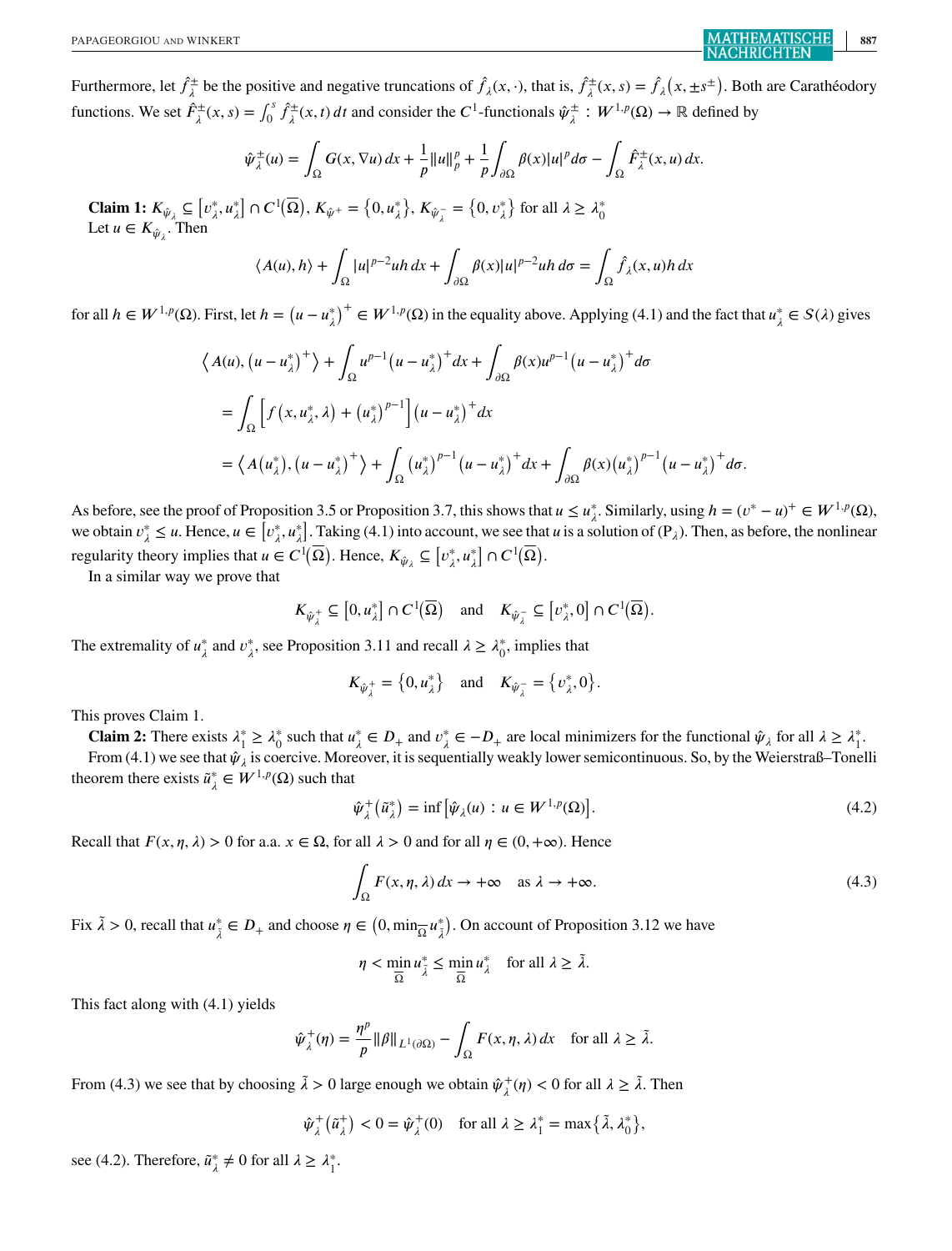Since  $\tilde{u}^*_{\lambda} \in K_{\hat{\psi}^+_{\lambda}}$ , invoking Claim 1, we have

$$
\tilde{u}_{\lambda}^* = u_{\lambda}^* \in D_+ \quad \text{for all } \lambda \ge \lambda_1^*.
$$
\n
$$
(4.4)
$$

Note that

 $\hat{\Psi}_{\lambda}\Big|_{C^1\left(\overline{\Omega}\right)_+} = \hat{\Psi}_{\lambda}^+\Big|_{C^1\left(\overline{\Omega}\right)_+}.$ 

Thus,  $u^*_{\lambda}$  is a local  $C^1(\overline{\Omega})$ -minimizer of  $\hat{\psi}_{\lambda}$  for all  $\lambda \geq \lambda^*_1$ , see (4.4). Then, Proposition 2.6 implies that  $u^*_{\lambda}$  is a local  $W^{1,p}(\Omega)$ minimizer of  $\hat{\psi}_{\lambda}$  for all  $\lambda \geq \lambda_1^*$ . This proves Claim 2.

We may assume that

 $\psi_{\lambda}(v_{\lambda}^*) \leq \psi_{\lambda}(u_{\lambda}^*).$ 

The reasoning is similar if the opposite inequality holds. Moreover, we assume that  $K_{\hat{\psi}_1}$  is finite, otherwise we already have an infinite number of nodal solutions on account of Claim 1 and the extremality of  $u^*_{\lambda}$  and  $v^*_{\lambda}$ . This fact and Claim 2 imply that there exists  $\rho \in (0, 1)$  such that

$$
\hat{\psi}_{\lambda}(v_{\lambda}^*) \le \hat{\psi}_{\lambda}(u_{\lambda}^*) < \inf \left[ \hat{\psi}_{\lambda}(u) : \left\| u - u_{\lambda}^* \right\| = \rho \right] = m_{\lambda}, \quad \left\| v_{\lambda}^* - u_{\lambda}^* \right\| > \rho \tag{4.5}
$$

for  $\lambda \geq \lambda_1^*$ .

Because of (4.1) we know that  $\hat{\psi}_{\lambda}$  is coercive for all  $\lambda \geq \lambda_0^*$  and this implies that

 $\hat{\psi}_{\lambda}$  satisfies the PS-condition for all  $\lambda \geq \lambda_0^*$ .  $_{0}^{*}$ . (4.6)

Then (4.5) and (4.6) permit the use of the mountain pass theorem stated as Theorem 2.1. Therefore, we find  $y_{\lambda} \in W^{1,p}(\Omega)$  such that

$$
y_{\lambda} \in K_{\hat{\psi}_{\lambda}} \quad \text{and} \quad m_{\lambda} \le \hat{\psi}_{\lambda}(y_{\lambda}). \tag{4.7}
$$

From (4.5) and (4.7) it follows that

$$
y_{\lambda} \notin \left\{ u_{\lambda}^*, v_{\lambda}^* \right\} \quad \text{for all } \lambda \ge \lambda_1^*.
$$

In addition, from (4.7) and Claim 1, we have

$$
y_{\lambda} \in \left[v_{\lambda}^*, u_{\lambda}^*\right] \cap C^1(\overline{\Omega}) \quad \text{for all } \lambda \ge \lambda_1^*.
$$
\n
$$
(4.9)
$$

From (4.8) and (4.9) we see that if we can show the nontriviality of  $y_{\lambda}$ , then this will be a nodal solution of  $(P_{\lambda})$ . To this end, note that  $y_{\lambda}$  is a critical point of mountain pass type for  $\hat{\psi}_{\lambda}$ . Therefore, we obtain

$$
C_1(\hat{\psi}_\lambda, \mathbf{y}_\lambda) \neq 0 \quad \text{for all } \lambda \ge \lambda_1^*, \tag{4.10}
$$

see Motreanu–Motreanu–Papageorgiou [17, Corollary 6.81, p. 168]. We consider the homotopy  $h_{\lambda} : [0,1] \times W^{1,p}(\Omega) \to \mathbb{R}$ defined by

$$
h_{\lambda}(t, u) = (1 - t)\hat{\psi}_{\lambda}(u) + t\varphi_{\lambda}(u) \quad \text{for all } \lambda \ge \lambda_1^*.
$$

Suppose we could find sequences  $\{t_n\}_{n\geq 1} \subseteq [0,1]$  and  $\{u_n\}_{n\geq 1} \subseteq W^{1,p}(\Omega)$  such that

$$
t_n \to t
$$
,  $u_n \to 0$  in  $W^{1,p}(\Omega)$  and  $(h_{\lambda})'_u(t_n, u_n) = 0$  for all  $n \in \mathbb{N}$ ,  $(4.11)$ 

which results in

$$
\langle A(u_n), h \rangle + (1 - t_n) \int_{\Omega} |u_n|^{p-2} u_n h \, dx + \int_{\partial \Omega} \beta(x) |u_n|^{p-2} u_n h \, d\sigma
$$
  
= 
$$
\int_{\Omega} \left[ (1 - t_n) \hat{f}_{\lambda_n}(x, u_n) + t_n f(x, u_n, \lambda_n) \right] h \, dx \quad \text{for all } h \in W^{1, p}(\Omega).
$$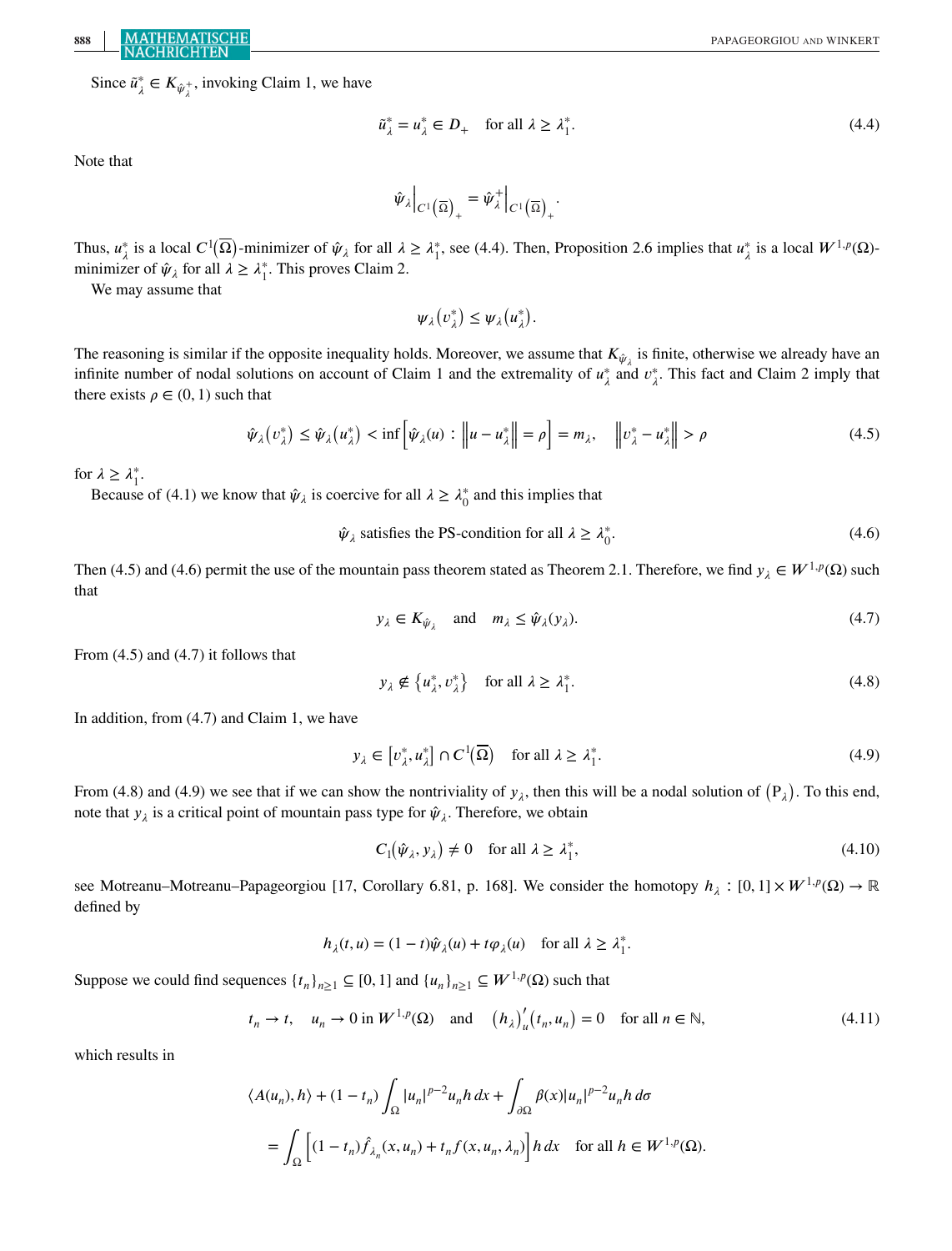This means

$$
-\operatorname{div} a(x, \nabla u_n(x)) + (1 - t_n)|u_n(x)|^{p-2}u_n(x) = (1 - t_n)\hat{f}_{\lambda_n}(x, u_n(x)) + t_nf(x, u_n(x), \lambda_n) \quad \text{for a.a. } x \in \Omega,
$$
  

$$
\frac{\partial u}{\partial n_a} + \beta(x)|u_n|^{p-2}u_n = 0 \quad \text{on } \partial\Omega.
$$

From Winkert [23] we know that there exists  $c_{20} > 0$  such that  $||u_n||_{\infty} \le c_{20}$  for all  $n \in \mathbb{N}$ . Then the nonlinear regularity theory of Lieberman [16] implies that we can find  $\eta \in (0, 1)$  and  $c_{21} > 0$  such that

$$
u_n \in C^{1,\eta}(\overline{\Omega})
$$
 and  $||u_n||_{C^{1,\eta}(\overline{\Omega})} \leq c_{21}$  for all  $n \in \mathbb{N}$ .

From (4.11) and the compact embedding of  $C^{1,\eta}(\overline{\Omega})$  into  $C^1(\overline{\Omega})$  it follows that  $u_n \to 0$  in  $C^1(\overline{\Omega})$  as  $n \to \infty$ . Hence,  $u_n \in [v^*_\lambda, u^*_\lambda]$ for all  $n \ge n_0$  and so, due to Claim 1,  $\{u_n\}_{n \ge n_0} \subseteq K_{\hat{\psi}_\lambda}$ . This contradicts the finiteness of  $K_{\hat{\psi}_\lambda}$ . Therefore, (4.11) cannot occur and so from the homotopy invariance of critical groups, see Gasiński–Papageorgiou [12, Theorem 5.125, p. 836], we have

$$
C_k(\hat{\psi}_\lambda, 0) = C_k(\varphi_\lambda, 0) \quad \text{ for all } k \in \mathbb{N}_0 \text{ and for all } \lambda \geq \lambda_1^*.
$$

Since  $u = 0$  is a local minimizer of  $\varphi_{\lambda}$ , see the proof of Proposition 3.7, we obtain

$$
C_k(\hat{\psi}_\lambda, 0) = \delta_{k,0} \mathbb{Z} \quad \text{for all } k \in \mathbb{N}_0. \tag{4.12}
$$

Comparing (4.10) and (4.12) we see that  $y_{\lambda} \neq 0$ . Hence

$$
y_\lambda\in \left[v^*_\lambda,u^*_\lambda\right]\cap C^1(\overline{\Omega})
$$

is a nodal solution of problem  $(P_{\lambda})$  for all  $\lambda \geq \lambda_1^*$ 

We can improve the conclusion of the previous theorem by strengthening the conditions on the map  $a : \overline{\Omega} \times \mathbb{R}^N \to \mathbb{R}^N$ . The new conditions read as follows.

**H(a)**<sub>1</sub>:  $a(x, \xi) = a_0(x, \|\xi\|_{\mathbb{R}^N})\xi$  with  $a_0 \in C(\overline{\Omega} \times \mathbb{R}_+)$  for all  $\xi \in \mathbb{R}^N$  where  $\mathbb{R}_+ = [0, +\infty)$  and with  $a_0(x, t) > 0$  for all  $x \in \overline{\Omega}$ , for all  $t > 0$  hypotheses  $H(s)$  (i) (ii) (iv) are the same for all  $t > 0$ , hypotheses H(a)<sub>1</sub>(i), (ii), (iv) are the same as the corresponding hypotheses H(a)(i), (ii), (iv) and (iii)  $(\nabla_{\xi} a(x, \xi) y, y)_{\mathbb{R}^N} \ge c_{22} \|y\|^2$  for all  $x \in \overline{\Omega}$ , for all  $\xi \in \mathbb{R}^N \setminus \{0\}$ , for all  $y \in \mathbb{R}^N$  and for some  $c_{22} > 0$ .

*Remark* 4.2. So, we have strengthened the coercivity condition on  $\nabla_{\xi} a(x, \cdot)$ .

**Example 4.3.** Let  $\hat{a} \in C^1(\overline{\Omega})$  be such that

$$
0 < \eta_0 \le \hat{a}(x) \le \eta_1 \quad \text{and} \quad 0 < \eta_0 \le \|\nabla \hat{a}(x)\|_{\mathbb{R}^N} \le \eta_1 \quad \text{for all } x \in \overline{\Omega}.
$$

Then the following maps satisfy hypotheses  $H(a)<sub>1</sub>$ :

$$
a_1(x,\xi) = \hat{a} \|\xi\|_{\mathbb{R}^N}^{p-2} \xi + \ln(c + \|\xi\|_{\mathbb{R}^N}) \xi \quad \text{with} \quad 2 \le p < \infty, \ c > 1,
$$
  

$$
a_2(x,\xi) = \hat{a}(x) \|\xi\|_{\mathbb{R}^N}^{p-2} \xi + \xi \quad \text{with} \quad 2 < p < \infty,
$$
  

$$
a_3(x,\xi) = A_0(x)\xi \quad \text{with} \quad A_0 \in C^1(\overline{\Omega}, \mathbb{R}^{N \times N}) \text{ positive definite.}
$$

We have the following result.

**Proposition 4.4.** If hypotheses  $H(a)_1$ ,  $H(\beta)$  and  $H(f)_1$  hold, then there exists  $\lambda_1^* \geq \lambda_0^*$  such that problem  $(P_\lambda)$  has a nodal *solution*

$$
y_{\lambda} \in \underset{C^1(\overline{\Omega})}{\text{int}} \left[v_{\lambda}^*, u_{\lambda}^*\right] \quad \text{ for all } \lambda \ge \lambda_1^*.
$$

 $\overline{1}$ .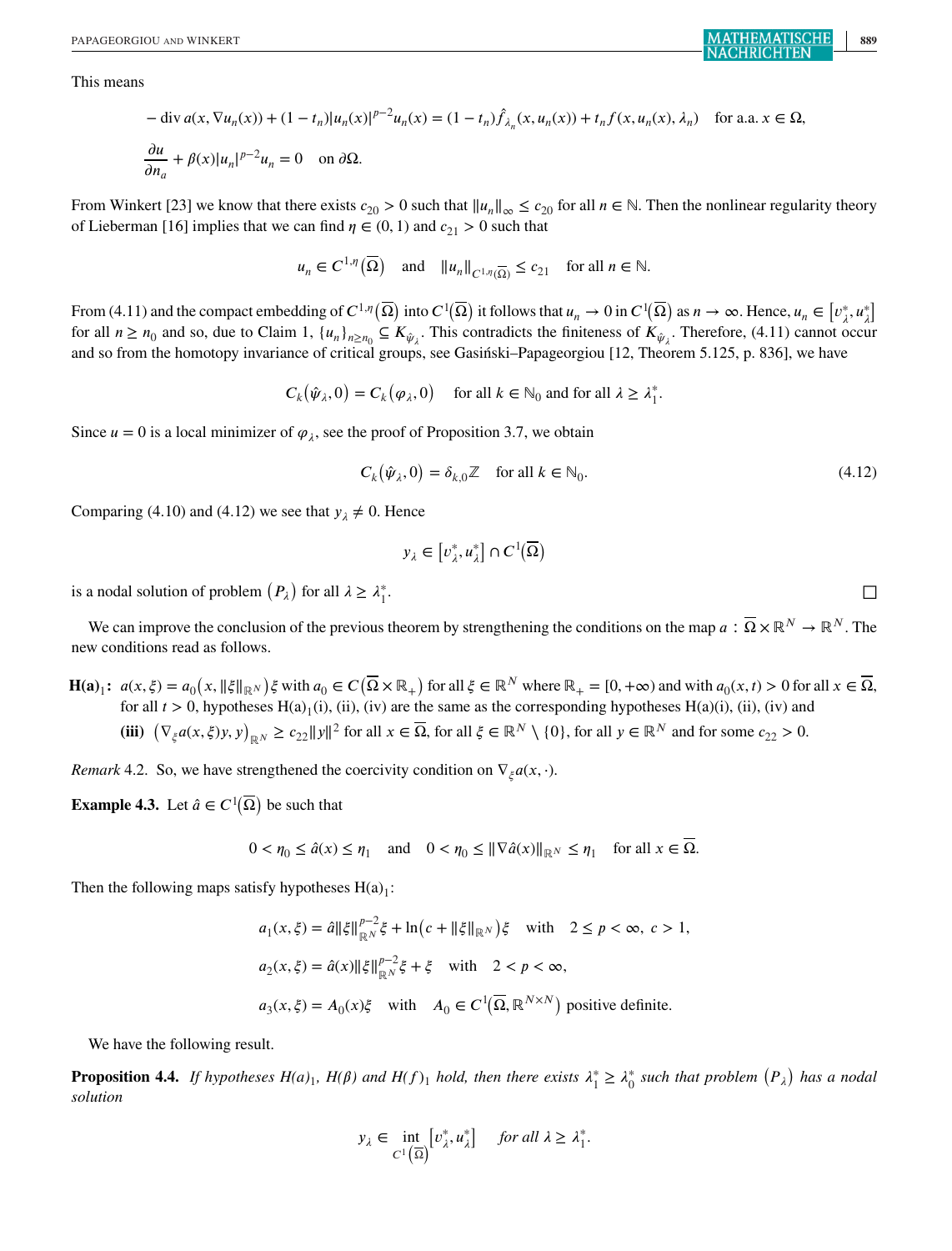*Proof.* From Theorem 4.1 we know that there exists  $\lambda_1^* \ge \lambda_0^*$  such that problem  $(P_\lambda)$  admits a nodal solution

$$
y_\lambda\in \left[v^*_\lambda,u^*_\lambda\right]\cap C^1(\overline{\Omega})
$$

for all  $\lambda \geq \lambda_1^*$ . Since  $y_{\lambda} \leq u_{\lambda}^*$  we obtain

$$
-\operatorname{div} a(x, \nabla y_{\lambda}(x)) + |y_{\lambda}(x)|^{p-2} y_{\lambda}(x) = f(x, y_{\lambda}(x), \lambda) + |y_{\lambda}(x)|^{p-2} y_{\lambda}(x)
$$
  
\n
$$
\leq f(x, u_{\lambda}^{*}(x), \lambda) + (u_{\lambda}^{*}(x))^{p-1}
$$
  
\n
$$
= -\operatorname{div} a(x, \nabla u_{\lambda}^{*}(x)) + (u_{\lambda}^{*}(x))^{p-1}.
$$
\n(4.13)

Hypotheses  $H(a)$ <sub>1</sub>(iii) and the tangency principle of Pucci–Serrin [21, Theorem 2.5.2, p. 35] imply that

$$
y_{\lambda}(x) < u_{\lambda}^*(x) \quad \text{for all } x \in \Omega. \tag{4.14}
$$

We set

$$
h_1(x) = f(x, y_\lambda(x), \lambda) + |y_\lambda(x)|^{p-2} y_\lambda(x),
$$
  

$$
h_2(x) = f(x, u_\lambda^*(x), \lambda) + (u_\lambda^*(x))^{p-1}.
$$

Evidently,  $h_1, h_2 \in L^{\infty}(\Omega)$  and since  $y_{\lambda}, u_{\lambda}^* \in C^1(\overline{\Omega})$  we infer from (4.14) that  $h_1 \prec h_2$ . Then because of (4.13) and Proposition 2.9 we obtain

$$
u_{\lambda}^*-y_{\lambda}\in \hat{D}_+.
$$

In a similar way we prove that

$$
y_\lambda-v^*_\lambda\in \hat{D}_+.
$$

Therefore, we conclude that  $y_{\lambda} \in \text{int}_{C^{1}(\overline{\Omega})}[v_{\lambda}^{*}, u_{\lambda}^{*}]$ 

#### **REFERENCES**

- [1] S. Aizicovici, N. S. Papageorgiou, and V. Staicu, *Degree theory for operators of monotone type and nonlinear elliptic equations with inequality constraints*, Mem. Amer. Math. Soc., vol. 196, no. 915, Amer. Math. Soc., Providence, RI, 2008.
- [2] A. Ambrosetti, H. Brezis, and G. Cerami, *Combined effects of concave and convex nonlinearities in some elliptic problems*, J. Funct. Anal. **122** (1994), no. 2, 519–543.
- [3] A. Ambrosetti and P. H. Rabinowitz, *Dual variational methods in critical point theory and applications*, J. Funct. Anal. **14** (1973), 349–381.
- [4] D. Arcoya and D. Ruiz, *The Ambrosetti–Prodi problem for the -Laplacian operator*, Comm. Partial Differential Equations **31** (2006), no. 4–6, 849–865.
- [5] F. Brock, L. Iturriaga, and P. Ubilla, *A multiplicity result for the -Laplacian involving a parameter*, Ann. Henri Poincaré **9** (2008), no. 9, 1371– 1386
- [6] T. Cardinali, N. S. Papageorgiou, and P. Rubbioni, *Bifurcation phenomena for nonlinear superdiffusive Neumann equations of logistic type*, Ann. Mat. Pura Appl. (4) **193** (2014), no. 1, 1–21.
- [7] M. Cuesta and P. Takáč, *A strong comparison principle for positive solutions of degenerate elliptic equations*, Differential Integral Equations **13** (2000), no. 4–6, 721–746.
- [8] G. Fragnelli, D. Mugnai, and N. S. Papageorgiou, *Positive and nodal solutions for parametric nonlinear Robin problems with indefinite potential*, Discrete Contin. Dyn. Syst. **36** (2016), no. 11, 6133–6166.
- [9] J. P. García Azorero, I. Peral Alonso, and J. J. Manfredi, *Sobolev versus Hölder local minimizers and global multiplicity for some quasilinear elliptic equations*, Commun. Contemp. Math. **2** (2000), no. 3, 385–404.
- [10] L. Gasiński and N. S. Papageorgiou, *Nonlinear analysis*, Chapman & Hall/CRC, Boca Raton, 2006.
- [11] L. Gasiński and N. S. Papageorgiou, *Bifurcation-type results for nonlinear parametric elliptic equations*, Proc. Roy. Soc. Edinburgh Sect. A **142** (2012), no. 3, 595–623.
- [12] L. Gasiński and N. S. Papageorgiou, *Exercises in analysis. Part 2: nonlinear analysis*, Springer, Heidelberg, 2016.

. □